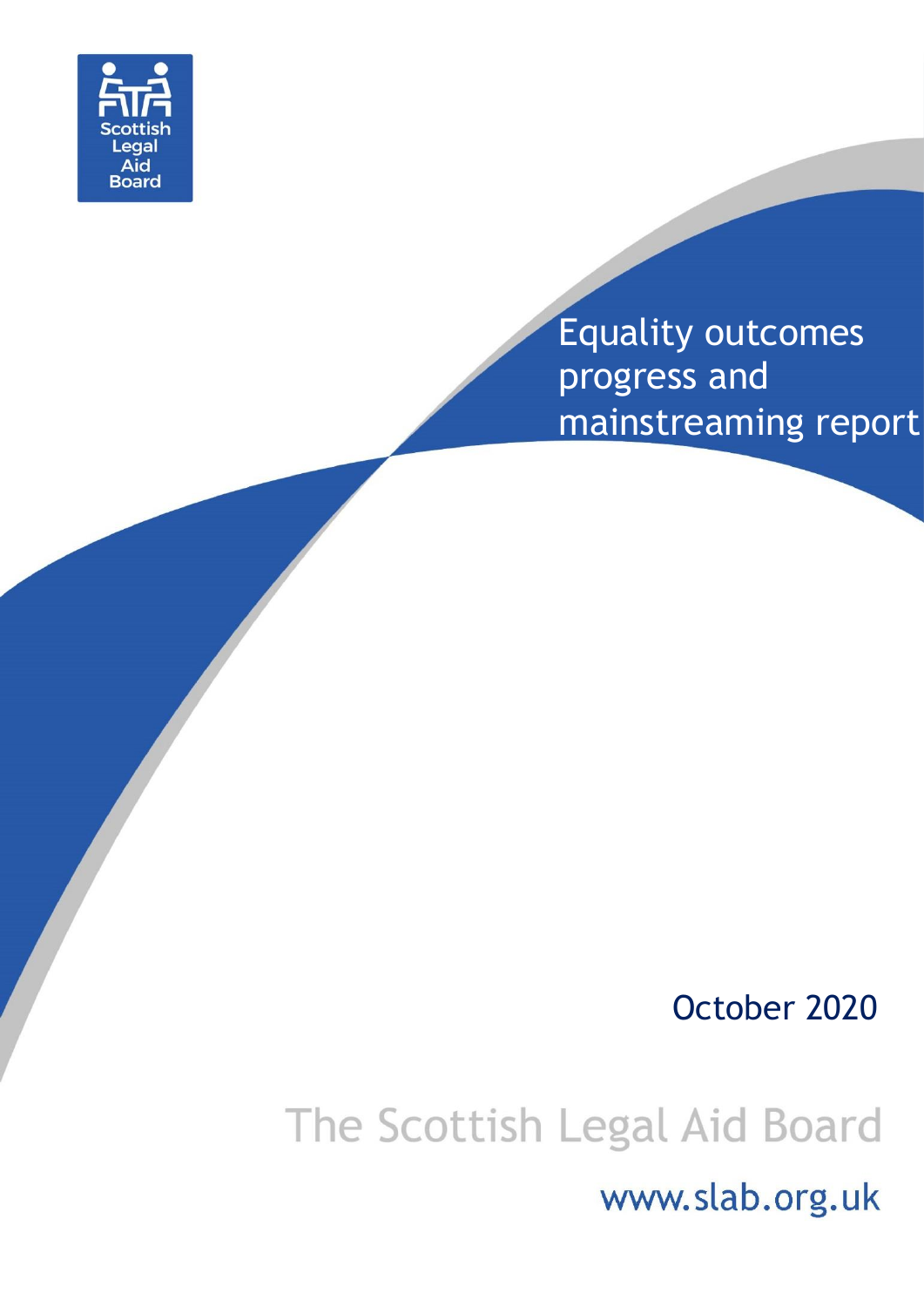# **Contents**

| Equality Outcome 1: Our diverse workforce is aware and understands equality and diversity and                                                                       |
|---------------------------------------------------------------------------------------------------------------------------------------------------------------------|
|                                                                                                                                                                     |
| Workstream two: Awareness raising on equality, diversity and inclusion  13                                                                                          |
| Workstream three: Information on reasonable adjustments available to all employees 13                                                                               |
| Equality outcome 2: Minority ethnic people and disabled people experience equal access to                                                                           |
|                                                                                                                                                                     |
| Workstream five: GALA Project (Guidance on Administration of Legal Aid)  15                                                                                         |
|                                                                                                                                                                     |
| Workstream seven: Accessibility audits of our offices are complete 16                                                                                               |
|                                                                                                                                                                     |
| Equality outcome 3: System users and legal aid applicants are aware of why we collect<br>equalities information and can conveniently disclose this information.  18 |
| Workstream nine: options for increased data capture on applicants and system users  18                                                                              |
|                                                                                                                                                                     |
|                                                                                                                                                                     |
|                                                                                                                                                                     |
|                                                                                                                                                                     |
|                                                                                                                                                                     |
|                                                                                                                                                                     |
|                                                                                                                                                                     |
|                                                                                                                                                                     |
|                                                                                                                                                                     |
|                                                                                                                                                                     |
|                                                                                                                                                                     |
|                                                                                                                                                                     |
|                                                                                                                                                                     |
|                                                                                                                                                                     |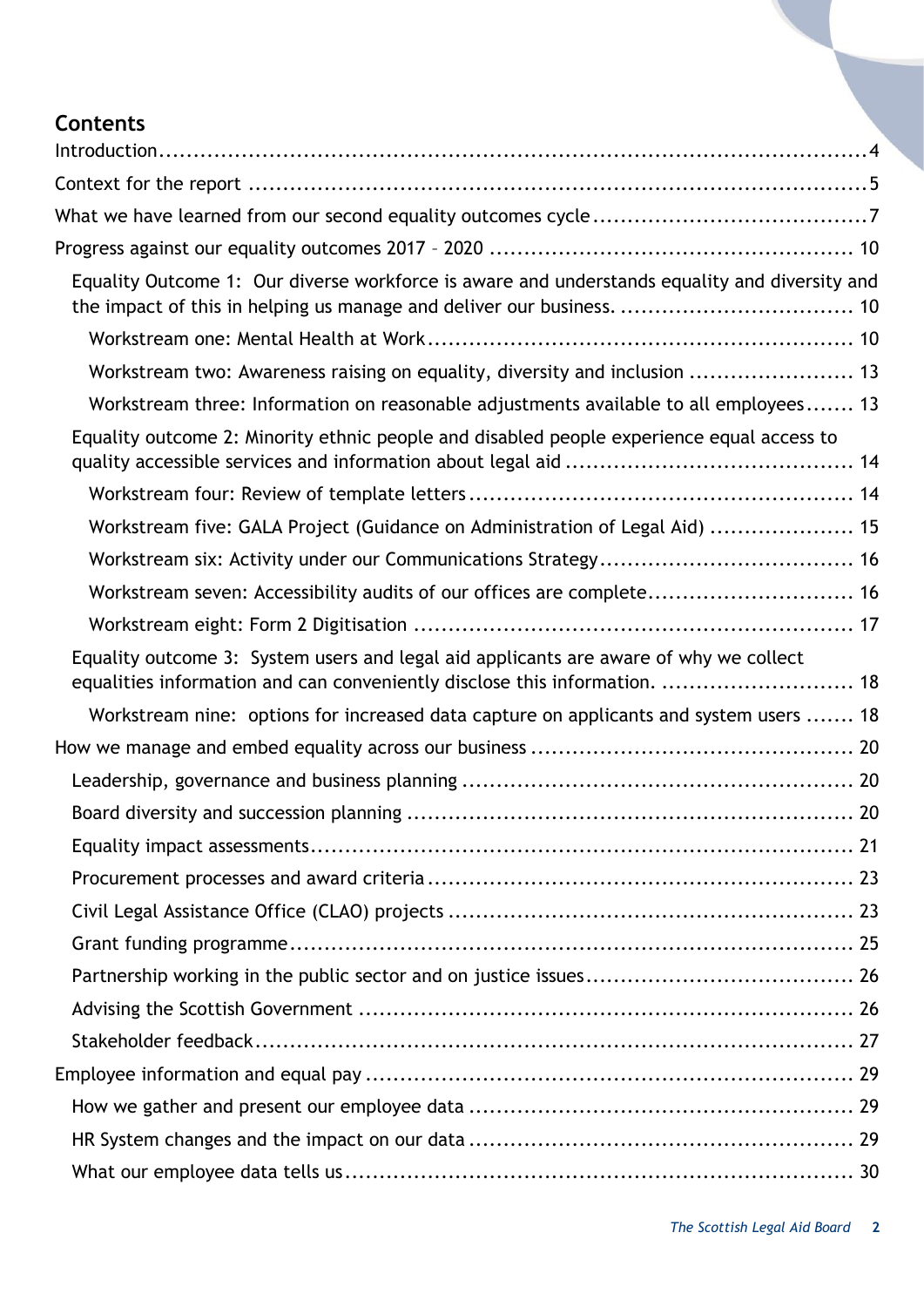# **Contacts**

For more information about our equalities work please contact our Corporate Policy Officer (Equalities):

Telephone: **0131 240 1981** Email: **[baggottlo@slab.org.uk](mailto:baggottlo@slab.org.uk)**

For information on accessing this report in an alternative format please contact our communications office:

Telephone: **0131 226 7061** Email: **[communications@slab.org.uk](mailto:communications@slab.org.uk)**



Our website uses the BrowseAloud assistive software to add speech, reading and translation support tools to our online content including this document.

**Information about the Scottish Legal Aid Board is availabile on our website <https://www.slab.org.uk/corporate-information/>**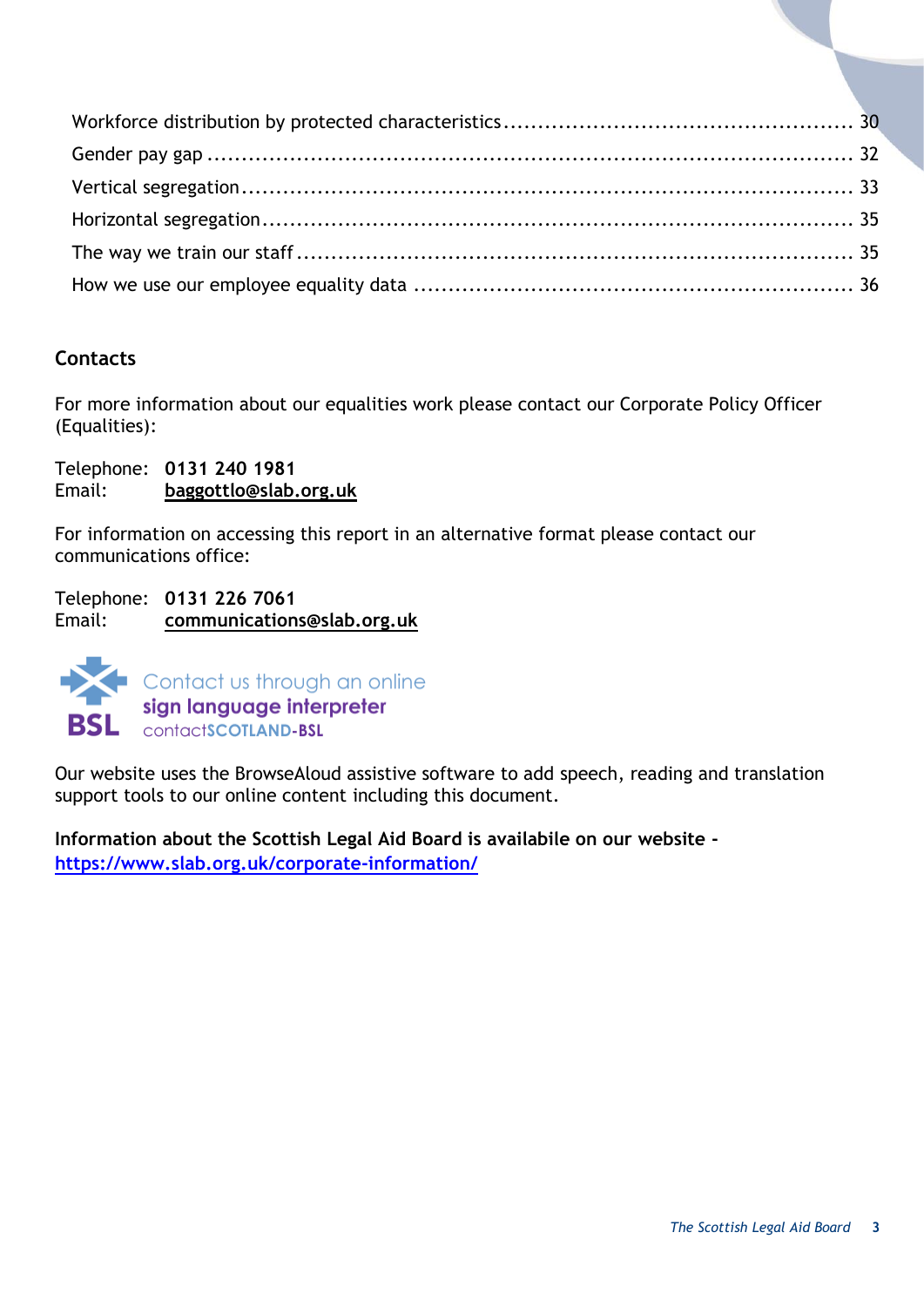# <span id="page-3-0"></span>**Introduction**

This report shares our achievements against our equality outcomes for 2017-2020 and sets out the progress we have made in our work to mainstream equality throughout our organisation.

Good progress has been made in delivering the workstreams we set out in 2017 and we have been able to show the impact of this in areas such as mental health at work. Some of our planned changes will now be implemented in early 2021 and we have plans in place to monitor the impact of these changes on equality groups. Measuring impact continues to be a key area of improvement for us, which is why we will continue work to improve the equality data we are able to gather about people who apply for legal aid and the solicitors who deliver legal aid services. This will complement our well established programme of research that already helps us to understand the views and experiences of the people who use our services and through which we already gather good equality information.

We are pleased to see the progress we have made to mainstream equality. The organisational improvements we set out in our [corporate plan 2017 -](https://www.slab.org.uk/corporate-information/publications/corporate-information/corporate-and-business-plans/) 2020 have provided opportunities to do this. We are still building the architecture to support the delivery of outcomes firmly within the legal aid system through a programme of policy review and improved data capture and this will be our priority in the next outcomes cycle.

Our equality outcomes will be published in a separate report and will reflect our new corporate priorities and objectives, which have just been agreed. The global pandemic has presented many challenges but also opportunities to rethink our equality priorities, and this will be reflected in our new outcomes report.

e falare

To Ti Cannot

**Ray Macfarlane Colin Lancaster Chair Chief Executive**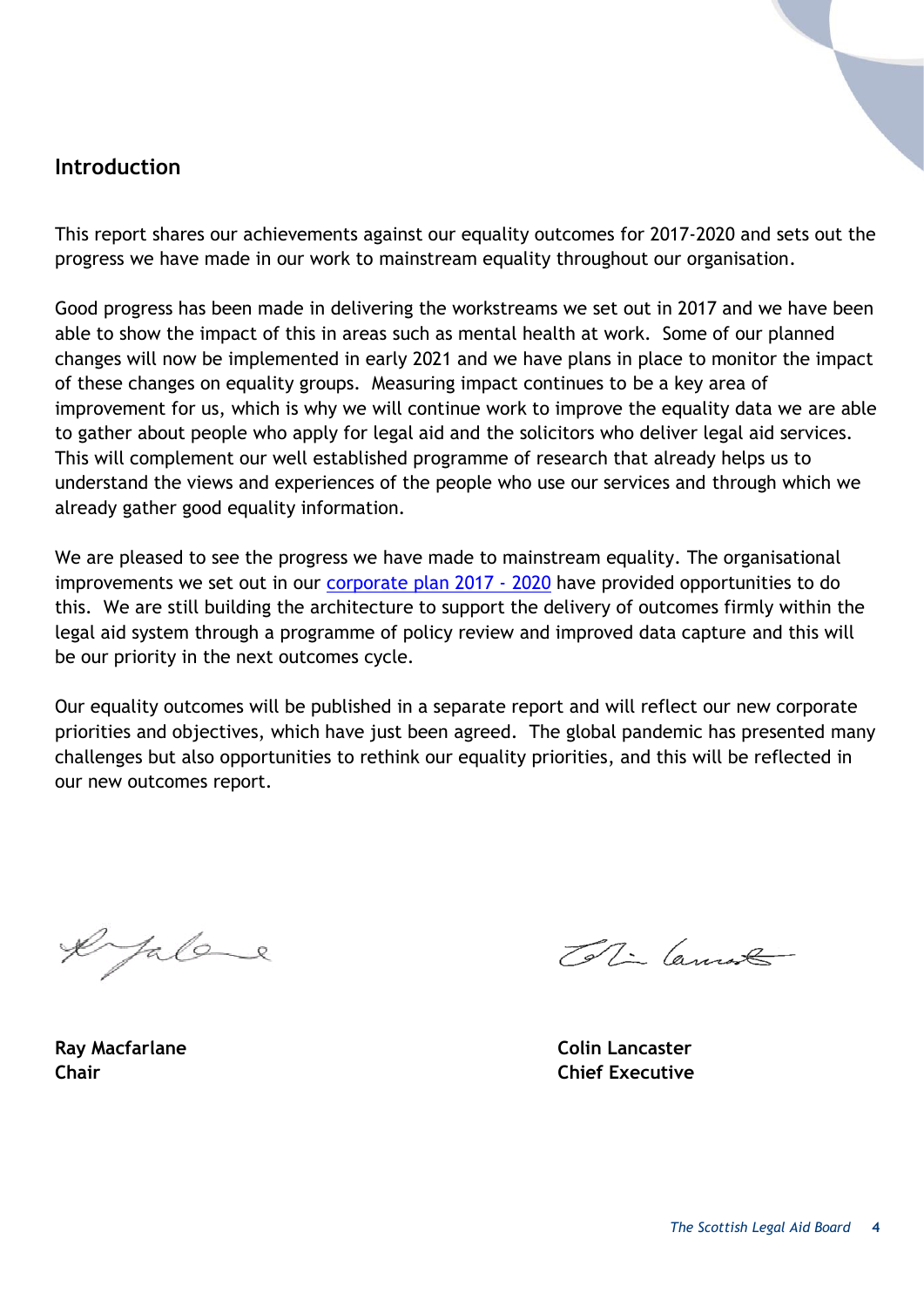# <span id="page-4-0"></span>**Context for the report**

This report covers the period 1 April 2017 to 31 October 2020. It includes:

- The progress we have made against our equality outcomes<sup>1</sup>
- an update on our work to mainstream equality into the way we work
- a summary of our employee equality information
- details of our gender pay gap and our equal pay statement.

This report would normally include our new equality outcomes for the next three years in line with our corporate planning cycle. However, the global pandemic has delayed the publication of our corporate priorities, including our equality outcomes. Our updated equality outcomes will therefore be published before 31<sup>st</sup> March 2021 which meets our statutory reporting timeline.

#### **Our organisation**

Our primary purpose is to manage access to legal aid funding by applying the rules set by the Scottish Parliament for assessing eligibility for legal aid and checking accounts submitted for payment by solicitors and advocates.

Legal aid funding pays for solicitors, advocates and other necessary services to help people resolve problems by negotiation or in a court or tribunal. The vast majority of services paid for through the Legal Aid Fund are delivered through the private sector. The third sector and our own in-house legal services also deliver case by case services but on a much smaller scale. Finally, a small amount of funding provides direct grants for projects to deliver targeted legal services. The Legal Aid Fund also finances the quality assurance schemes we manage.

#### **Legal context**

l

The Equality Act 2010 introduced the public sector equality duty which requires public authorities, in the exercise of their functions, to have due regard to the need to:

<sup>&</sup>lt;sup>1</sup> We previously published an interim report on progress against our 2017-2020 outcomes in Octiber 2018. This can be found at [https://www.slab.org.uk/corporate-information/how-we-work/equalities-and](https://www.slab.org.uk/corporate-information/how-we-work/equalities-and-diversity/)[diversity/](https://www.slab.org.uk/corporate-information/how-we-work/equalities-and-diversity/)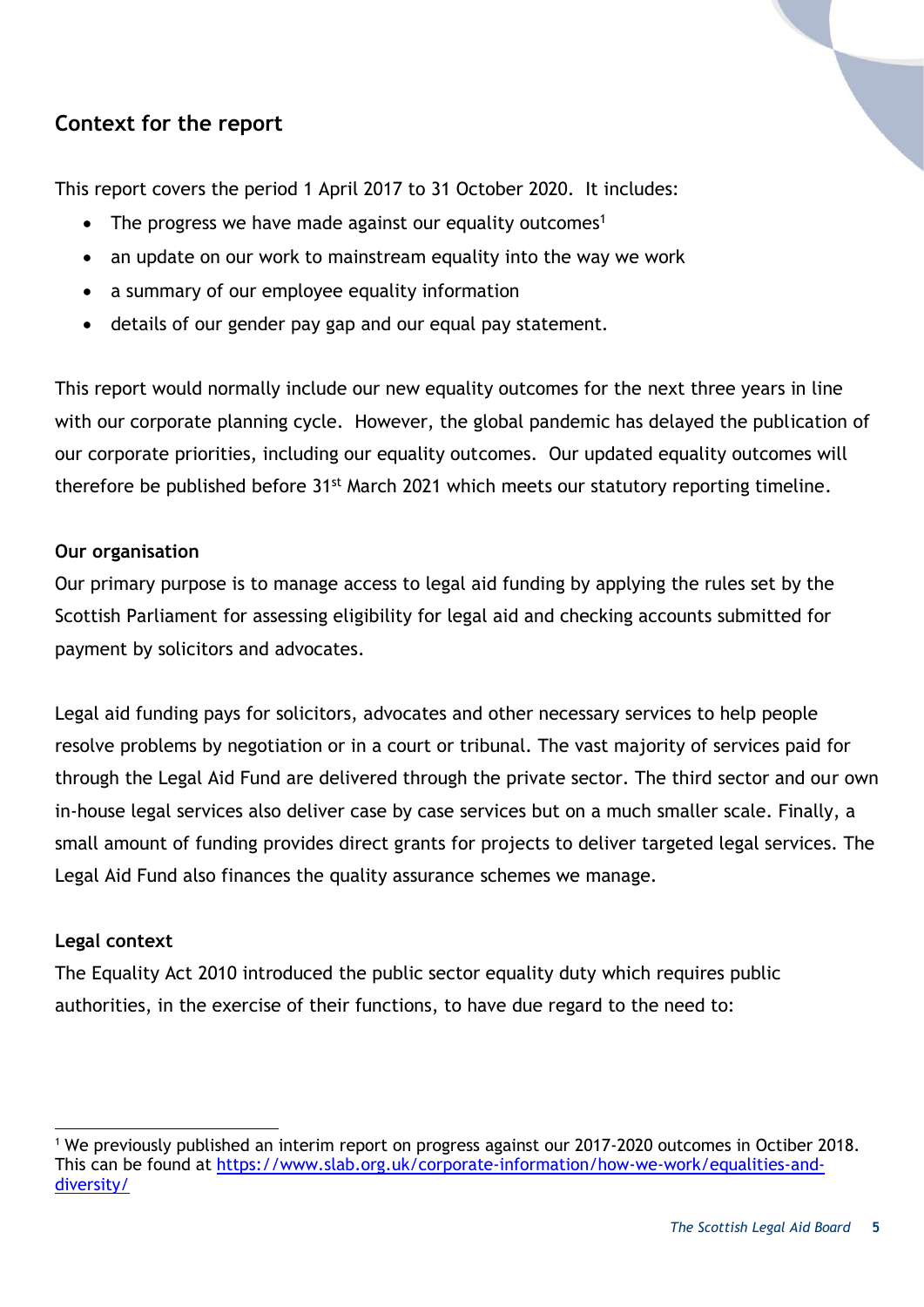- Eliminate unlawful discrimination, harassment and victimisation and other prohibited conduct
- Advance equality of opportunity between people who share a relevant protected characteristic and those who do not
- Foster good relations between people who share a protected characteristic and those who do not.

In Scotland, the Equality Act 2010 (Specific Duties) (Scotland) Regulations 2012 (and subsequent updates) support public authorities like the Scottish Legal Aid Board (SLAB) to meet the general duty.

The Equality and Human Rights Commission (EHRC)<sup>2</sup> monitor and regulate compliance with the public sector equality duty and relevant regulations in Scotland.

 2 <https://equalityhumanrights.com/en/advice-and-guidance/public-sector-equality-duty>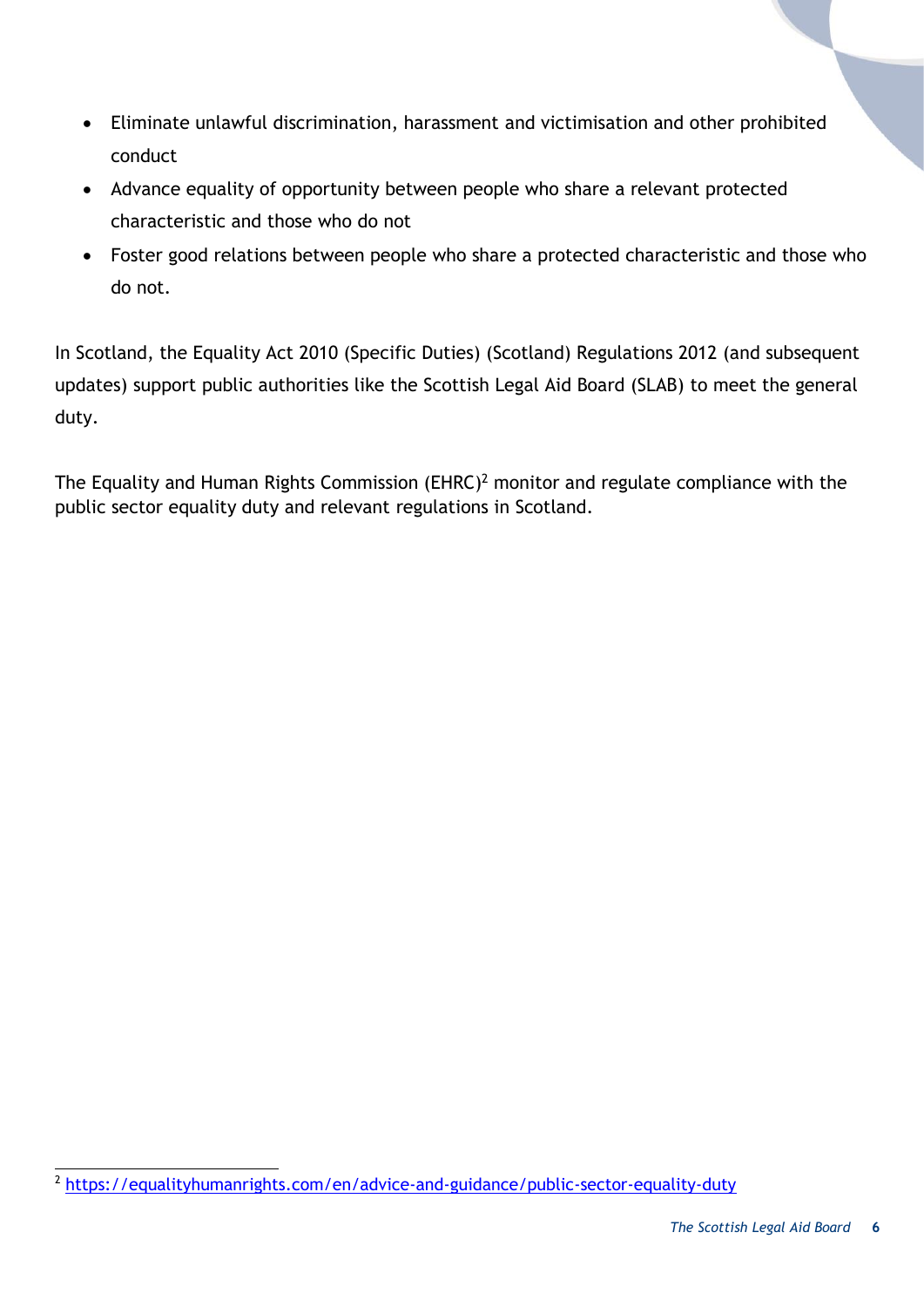# <span id="page-6-0"></span>**What we have learned from our second equality outcomes cycle**

Each equality outcomes cycle is an opportunity to think about what worked and where we can improve.We use this information to improve our approach to managing work to deliver our equality outcomes with aim of improving our future performance.

Looking back at what we have learned from the last two outcomes cycles we realised that there remain common themes of improvement. We have therefore carried across the themes from our April 2017 into this report to show where we were then and where we are now.

#### **Link to corporate planning and priorites**

2017: Our equality outcomes and corporate planning cycles and core content were not previously aligned. We have taken the opportunity to match our equality outcomes cycle to our corporate planning cycle of three years from April 2017. In this last cycle we have also aligned more core content in the equalties plan with the corporate plan content.

2020: This approach has worked well in terms of integrating equality into our corporate work and progressing more activity than in previous years. Our workforce can clearly see how our equality outcomes support our corporate priorities and core functions. Although COVID-19 has delayed the publication of our corporate plan and our revised equality outcomes, we will continue to align these planning cycles to maintain the positive impact as described.

#### **Embed activity in relevant strategies**

2017: In reviewing our equality outcomes we have worked with managers across the business to make connections between their upcoming priorities and our equality outcomes.

2020: This approach has helped mainstreaming of equality into workplans and improved ownership and governance to improve delivery of work to support our equality outcomes e.g. communications strategy.

Delivery of work through our People Strategy has been less successful as this was published in 2019 which was mid way through our equality outcomes cycle. The impact of COVID-19 also means our previous workforce priorities are being revised and will now be delivered through the DANWE project (designing a new work environment) and the review of our HR policies.

#### **Improved reporting on progress**

2017: Embedding equality work in key strategies and linking to departmental priorities will enable streamlined progress reporting through Director's established business plan reporting. Our previous approach resulted in our equalities work plan being an extra layer on top of managers' other priorities which did not encourage ownership. Our revised approach should overcome this barrier and result in a more efficient reporting process.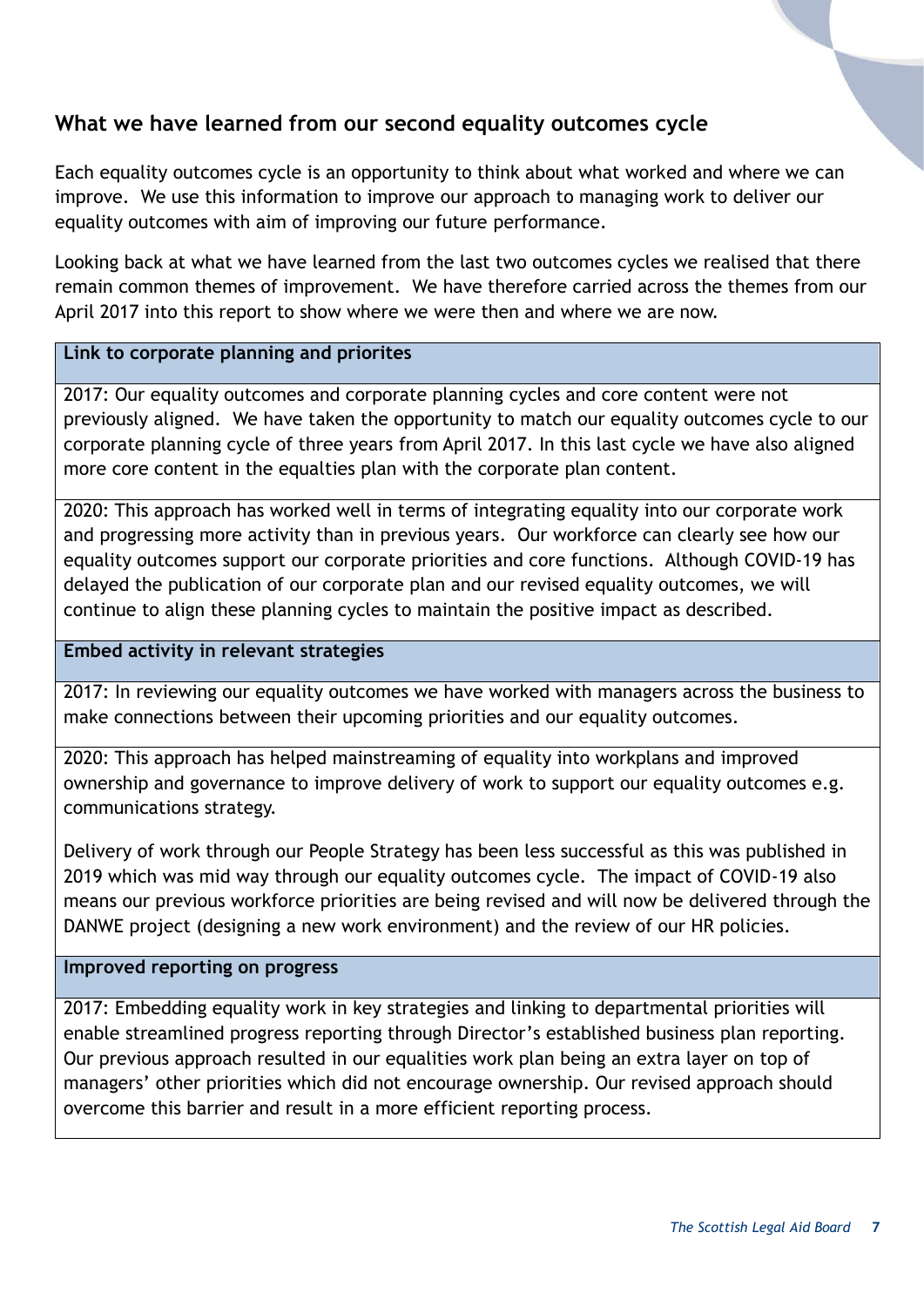2020: Progress against all our equality workstreams were included in business plan reporting to the Executive Team. This has improved ownership by relevant managers and the Executive Team's oversight and accountability to deliver our equality outcomes.

We continue to face challenges in our ability to measure the impact of our work on equality groups. We rely on solicitors to complete equalties monitoring data across all legal aid types and application processes. We have very low rates of completion (specifically on race and disability): 93% non-completion across all aid types in 2019. In response, we have developed a policy about gathering equality data (equality outcome 3). Our IT system set up means that we will need to implement the required system changes in line with system re-writes across each legal aid type. We expect to have more detail on this long term project when we publish our revised equality outcomes before 31<sup>st</sup> March 2021.

One of our key corporate projects over 2017-20 has been the transformation the way we measure and publish information on our operational performance. This has been a complex and long running project. This project is still ongoing and we have restated measures to better capture equalities impacts we can identify without monitoring data – such as impacts on people affected by the process associated with guardianship applications. These steps are being captured in an equality impact assessment of this project as it develops.

#### **Our outcomes need to be focused within our remit and evidence based**

2017: For 2013-2017 our equality outcomes applied to all protected characteristics and were broad in scope. In some areas we could have focussed activity to ensure impact on specific equality groups. In this next outcomes cycle we have focussed on our role and remit where we are more able to deliver results.

2020: Equality outcome 2 has been targeted at specific equality groups based on our initial evidence review. This has really helped to focus the work of the workstreams under this outcome. For example, in the letter template review this focus helped us to prioritise the equality groups we engaged with in our research and stakeholder engagement.

Our 2017-2020 outcomes and supporting workstreams have been more clearly within our remit to deliver and that is reflected in the progress we have made. Our current focus is to set out our policy framework within the legal aid schemes in projects like GALA (see equality outcome 2 progress update) which will enable us to target activity in future outcomes cycles.

#### **Our outcomes should be ambitious but achievable**

2017: We need to be realistic about the resource we have to deliver work under our equality outcomes as well as other priorities. We anticipate a reduction in the number of planned activities which will be focused on areas that evidence tells us will have most impact. We also need to build in capacity to respond to changes in priorities driven externally or revealed through ongoing customer engagement.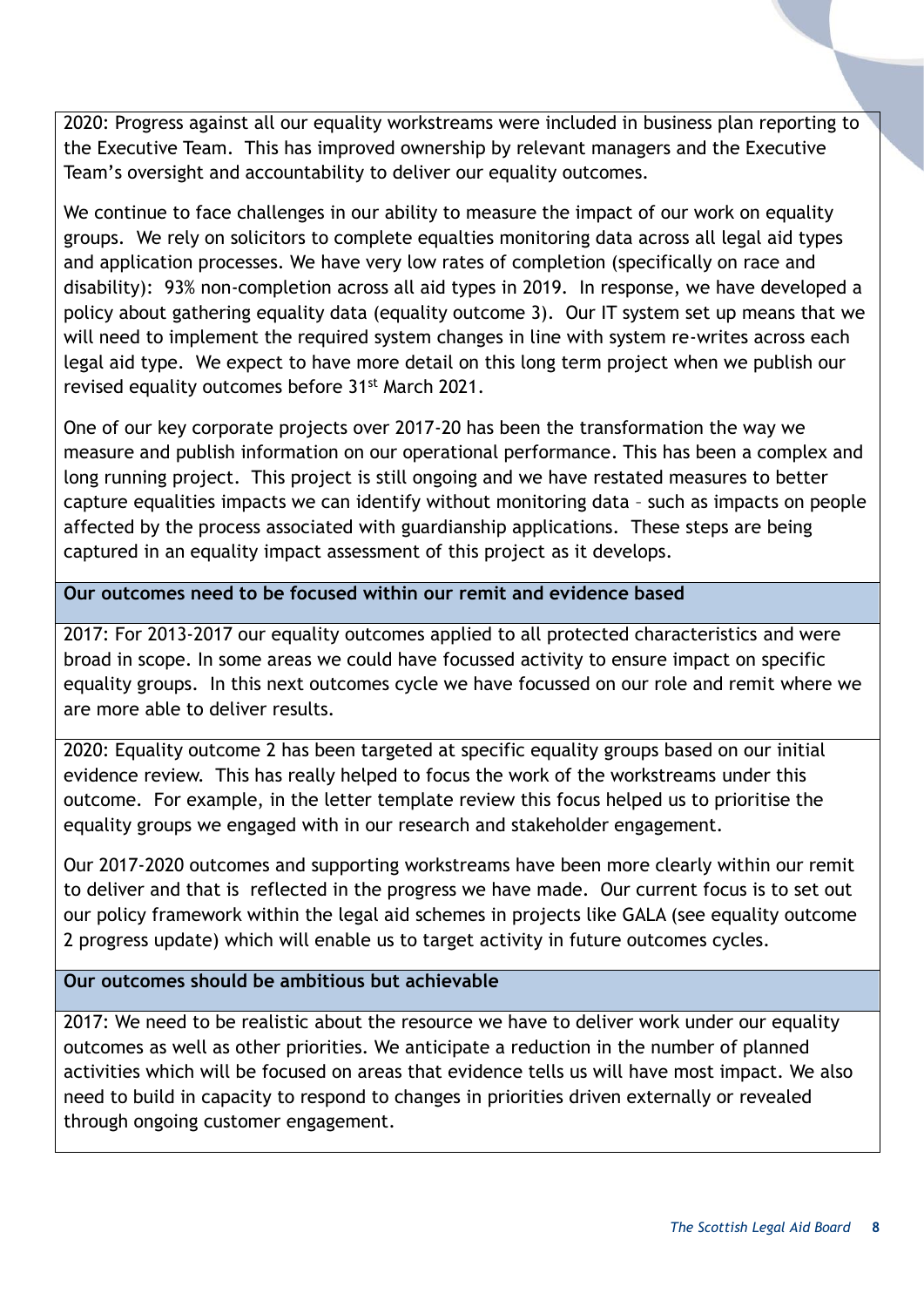2020: Our workstreams have been more focused and evidence based than in previous outcome cycles. However, in our mid way report in October 2018 we said we would develop a vulnerable customers policy which we have been unable to start due to other priorities.

To better manage the risk of setting additional projects on top of previously agreed priorities we have appointed dedicated project management resource to deliver on significant corporate projects. We have also recruited a Policy Development Officer who is currently dedicated to supporting the delivery of projects important to the delivery of our equality outcomes and mainstreaming priorities.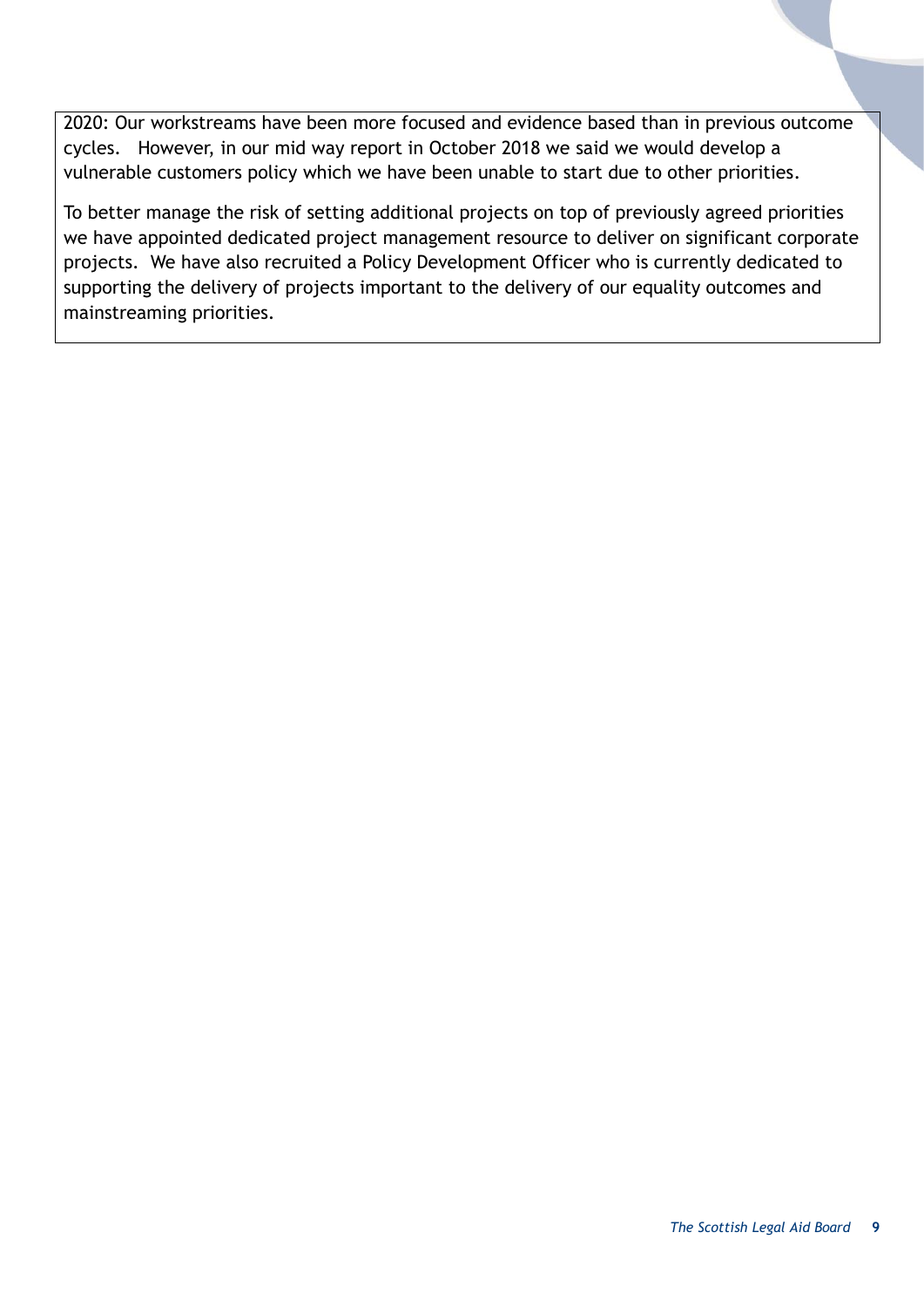# <span id="page-9-0"></span>**Progress against our equality outcomes 2017 – 2020**

The equality outcomes we set in April 2017 were based on evidence<sup>3</sup> and were finalised in consultation with employees, our leadership team, Board members and external equality organisations.

Our outcomes were:

- 1. Our diverse workforce is aware and understands equality and diversity and the impact of this in helping us manage and deliver our business.
- 2. Minority ethnic people and disabled people experience equal access to quality accessible services and information about legal aid.
- 3. System users and legal aid applicants are aware of why we collect equalities information and can conveniently disclose this information.

Our equalities work plan to progress these equality outcomes comprised nine workstreams with an identified owner and timeline. In this section we set out the activities that helped to deliver our equality outcomes along with the relevant indicators to illustrate progress.

Please note that the information below builds on the progress report we published in [October](https://www.slab.org.uk/?download=file&file=5236)  [2018](https://www.slab.org.uk/?download=file&file=5236) which will contain additional detail.

<span id="page-9-1"></span>**Equality Outcome 1: Our diverse workforce is aware and understands equality and diversity and the impact of this in helping us manage and deliver our business.**

**Relevant to all protected characteristics**

**Equality Duty deliverables**: advance equality of opportunity, eliminate discrimination, foster good relations.

<span id="page-9-2"></span>**Workstream one: Mental Health at Work**

**What we did:** Our baseline employee Mental Health Check survey (2016) clearly showed that training on mental was a priority, and that we needed to improve our organisational culture around mental health at work. All the activity under this workstream was targeted at employees to help them manage their own mental health and improve understanding of colleague's mental health.

We reported in October 2018 that 88% of employees had completed e-learning on core equalities topics including mental health awareness. Since then, 97% of our line managers including our

l <sup>3</sup> Full details available in SLAB's [Equality Outcomes and Mainstreaming Report April 2017.](http://www.slab.org.uk/app/uploads/2019/05/Equalities-Mainstreaming-and-Equality-Outcomes-Progress-Report-April-2017FINAL.pdf)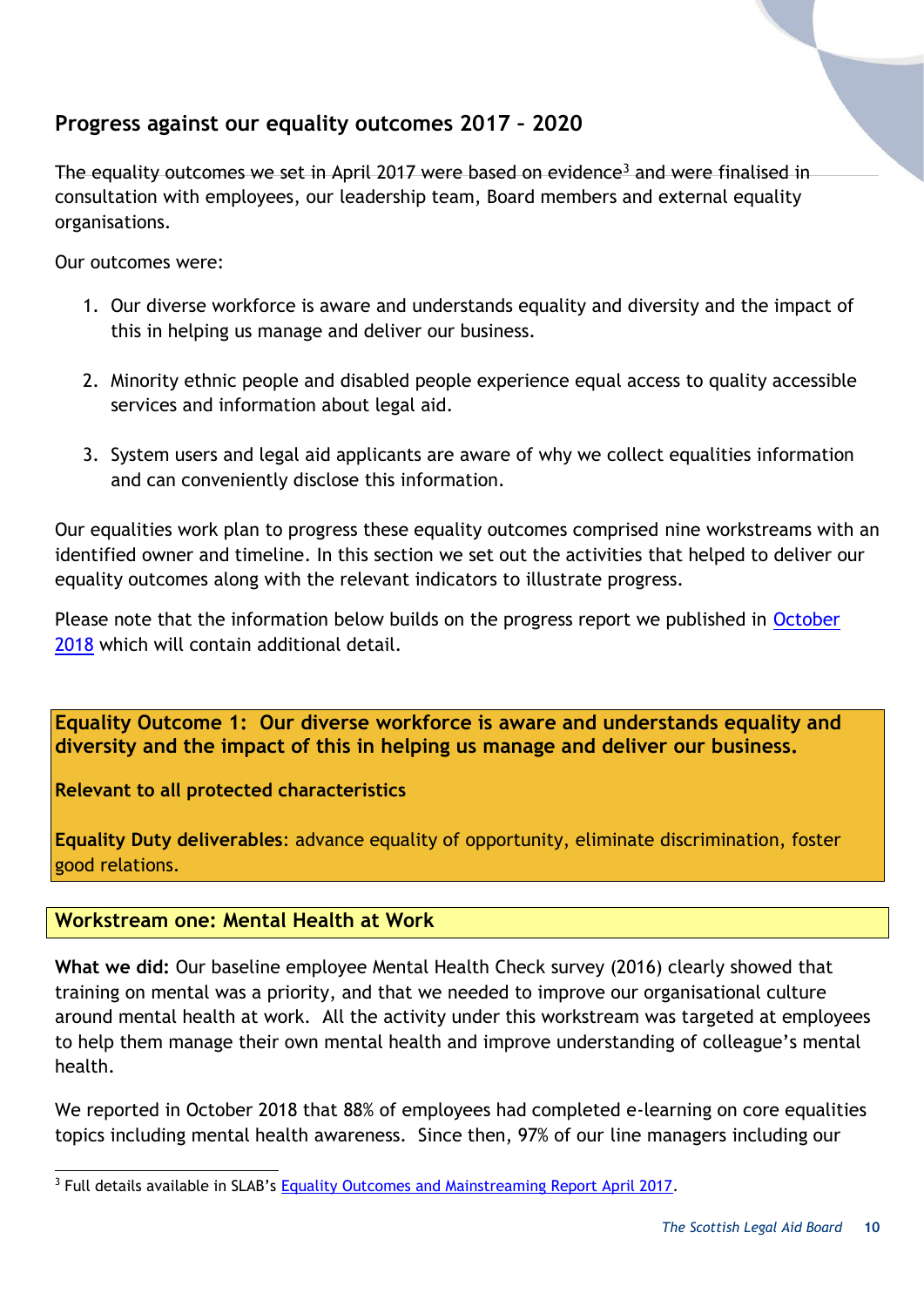Executive Team attended workshops to provide practical skills to successfully manage mental health issues within their team. These were delivered by an external provider that specialises in mental heath at work and was tailored to our requirements. This was supplemented by a one hour e-learning course on mental health which has been added to our learning management system for all employees to access.

We ran more guest speaker events on national mental health awareness days (e.g. 'Time to Talk' day). We commissioned a series of resilience workhops for employees who identified this as a personal development need. We have also posted articles about mental health at work on our intranet with links to SLAB policy and information about our occupational health provider.

**Measuring impact:** The 2019 follow up mental health check survey (2019) confirmed that the activities above have had a positive impact. There is still room for improvement and the survey data and other measures below will be used in our equality impact assessments of our employee related policies.

In 2019, 74% of respondents had received mental health training compared to 11% of respondents in the baseline survey. We also saw many large positive increases in employees' perceptions of our organisational culture as shown in Graphs 1 and 2 below<sup>4</sup>. Responses against all these statements now show 50% agreement or more, and up to 73% agreement that their line manager cares about their mental health.



# **Graph 1: Organisational culture changes between 2016 and 2019**

l 4 \* refers to a change in wording of the statement in 2019 comapred to the 2016 survey.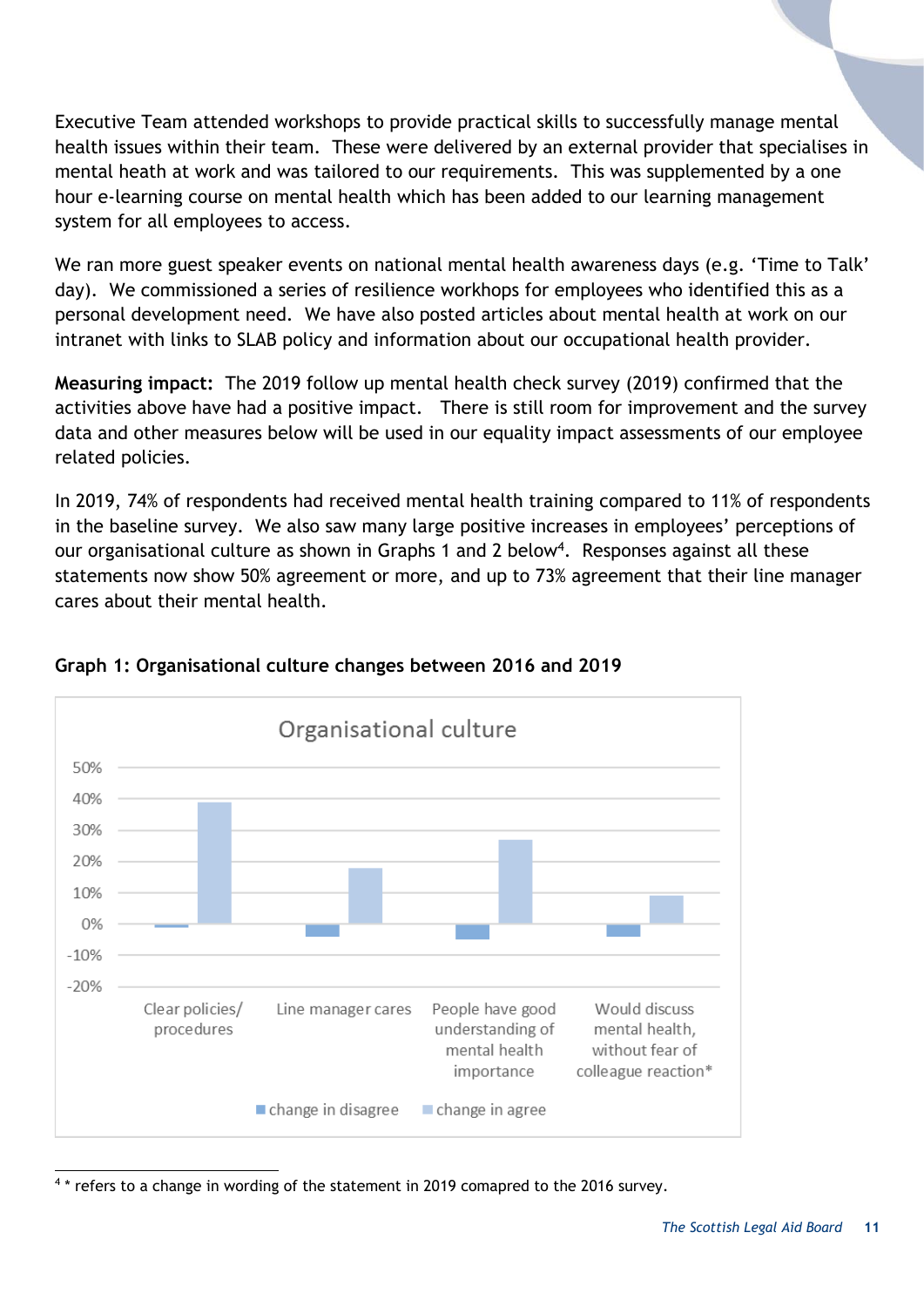



We analysed the survey results by those who had experienced mental health problems and those who had not. Against all statements for organisational culture, those with experience of mental health problems are less likely to agree and more likely to disagree.

Our **workforce disclosure** rates on disability increased from 5% to 15-20<sup>5</sup>% between April 2017 and March 2020. Our new HR Oracle Cloud system (April 2019) supports employees to declare absences related to anxiety/depression, bereavement, personal and work related stress. There has been an increase in the disclosed number of mental health related absences from 2018 with 33% of reported absence being due to mental health between April 2019 to March 2020. This is a positive change in terms of people being supported to tell us when these issues affect them, and in enabling managers to better support those employees. We have not included the data for 2020 as our recorded absence has been uncharacteristically low during COVID-19 as experienced by other organisations.

We have adopted the Civil Service People Survey<sup>6</sup> (CSPS) questionnaire and methodology in order to allow benchmarking with other organisations (see below). We will continue to monitor these.

| <b>Survey indicators</b>        | <b>SLAB</b>     | <b>CSPS</b> average |
|---------------------------------|-----------------|---------------------|
| SLAB is committed to creating a | 62% agree       | $\vert$ 75% agree   |
| diverse and inclusive workplace |                 |                     |
| Overall, how anxious did you    | <b>29% felt</b> | 32% felt anxious    |
| feel yesterday?                 | anxious         |                     |

l <sup>5</sup> This is 15-20% of those employees who have completed their equality record. For 2019-20, 79% of our employees have completed their equality record.

<sup>6</sup> For more information see<https://www.gov.uk/government/collections/civil-service-people-survey-hub>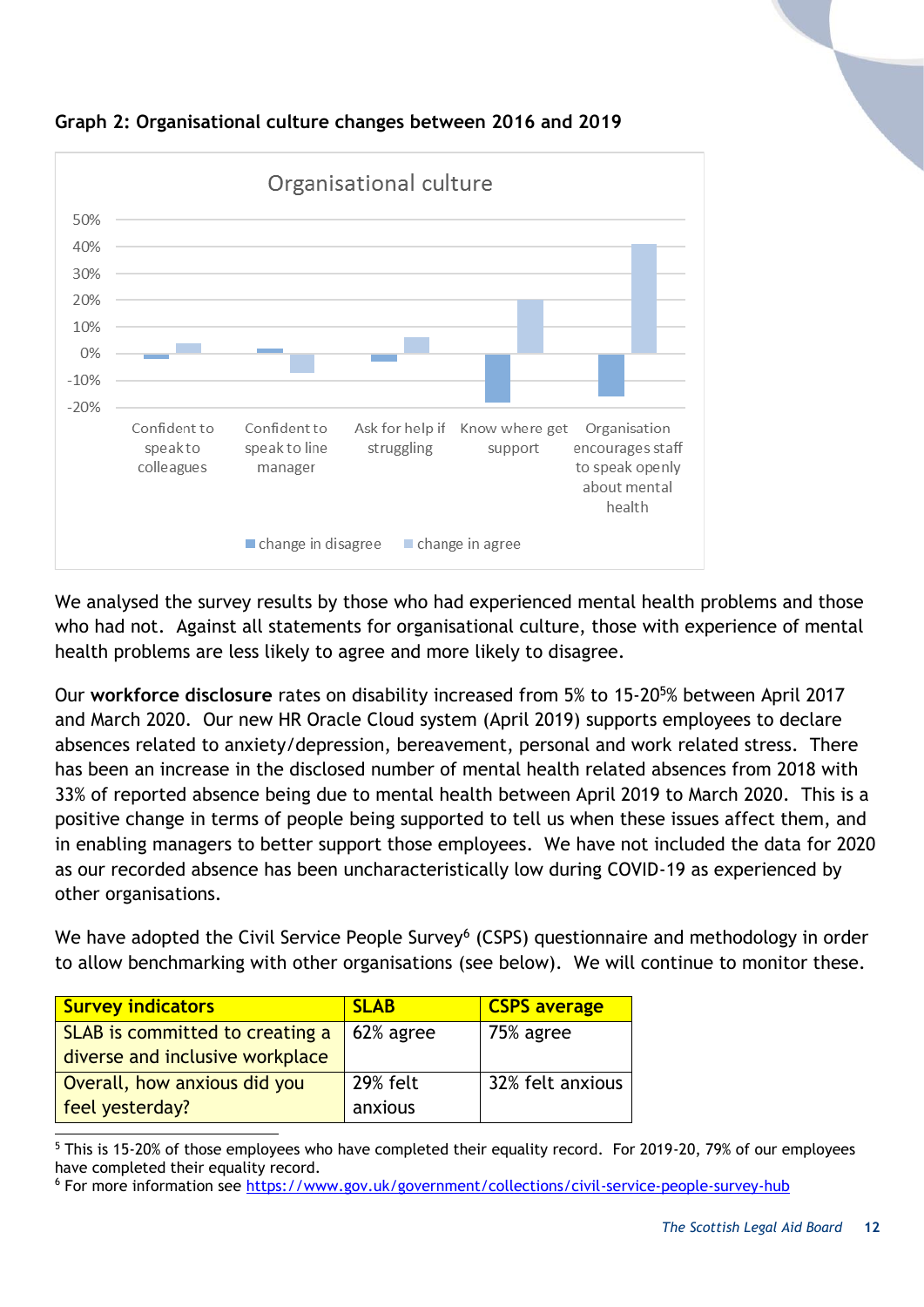#### <span id="page-12-0"></span>**Workstream two: Awareness raising on equality, diversity and inclusion**

**What we did:** This workstream has been delivered through our Equality Challenge project; an online forum that encourages employees to engage in conversations about equality. Employees can use the Equality Challenge to ask any equality questions and to share challenges or positive experiences. SLAB also uses it to respond to the issues raised by employees and to engage with national awareness raising events.

We have completed various activities under this workstream including:

- Responding to employee questions via our intranet.
- Acknowledging a number of 'awareness' days, including holding engagement events on mental health (see previous section).
- Rolling out five equality modules to all staff and incorporating these into corporate induction, including one on mental health.

**Measuring impact:** The Equality Challenge work has been important in supporting organisational culture change seen in our work on mental health already described above . It has also proven to be a useful and additional means of engagement with employees in terms of supporting individuals to raise issues that are important to them.

During 2019 we spoke with Directors and managers to explore ways to improve employee engagement with the Equality Challenge which has been steadily declining. Only two queries have been received since October 2018. There was overall positive feedback about the success of this project. However, it was suggested that the Equality Challenge needs to be incorporated into or will be superseded by other corporate work, notably the DANWE project (designing a new work environment) and HR policy review.

Our staff survey results that tell us SLAB's Employee Engagement Index compares unfavourably to the Civil Service Benchmark, which also makes it clear that wider consideration of employee engagement is required and that equality issues should be incorporated into that.

#### <span id="page-12-1"></span>**Workstream three: Information on reasonable adjustments available to all employees**

**What we did:** This workstream focused on improving employee knowledge about the physical accessibility and facilities availiable in each of our offices that can support reasonable adjustments for our customers. We reported in October 2018 that we completed employee guidance on the range of facilities we have in our Thistle House office that can be accessed by visitors, clients and employees. The guidance includes information about our office facilities (e.g. hearing loops and accessible parking) and supports employees to take a proactive approach to meeting customers' physical and communication support needs.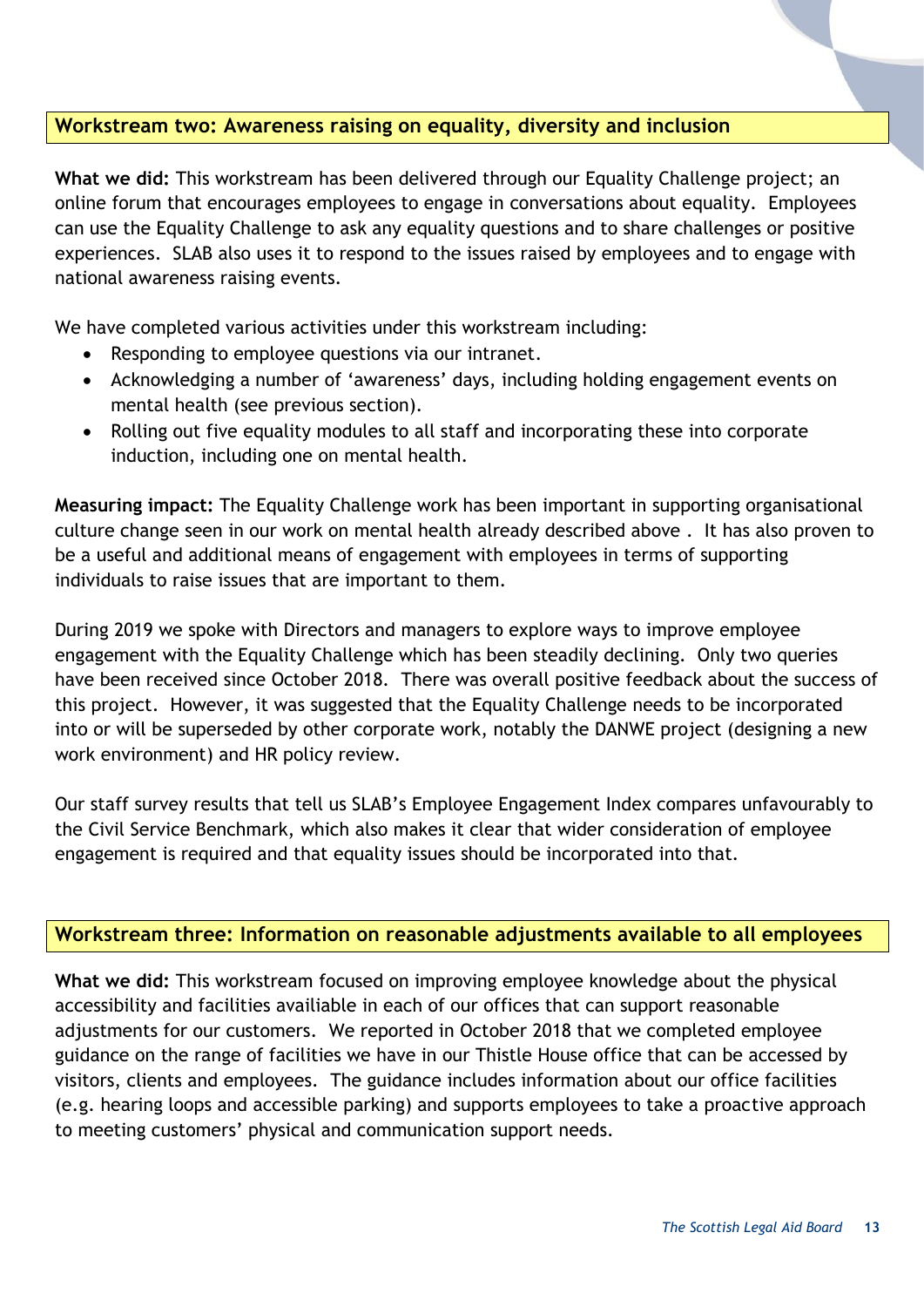This kind of information is being incorporated into the administration manuals of our Civil Legal Assistance and Public Defence Solicitors' Office website for each of our PDSO offices.

We have not reviewed the information we share about an employee's reasonable adjustment when the employee moves to a new team, or where new managers become responsible for people with reasonable adjustments already in place. On further consideration we recognised that we had no evidence from managers or employees to suggest this is a priority.

#### **Measuring impact**

We have monitored the issues raised through our complaints process and none have related to physical access to our buildings.

<span id="page-13-0"></span>**Equality outcome 2: Minority ethnic people and disabled people experience equal access to quality accessible services and information about legal aid**

**Relevant to the protected characteristics race and disability**

**Equality Duty deliverables**: advance equality of opportunity, eliminate discrimination

#### <span id="page-13-1"></span>**Workstream four: Review of template letters**

**What we did:** The workstream focused on reviewing and updating the accessibility (format and language) of our letters sent to applicants for civil legal aid. We commissioned a research consultancy to gather feedback from members of the public on 17 template letters that had gone through a first stage of internal review; application of Plain English principles as support by our Communications team and reformatting to meet guidelines provided by the Scottish Accessible Information Forum. The letters included in the research cover all stages of the civil legal aid application process for legal aid applicants or opponents. They contained the commonly used terminology used in the process of applying for civil legal aid. Of the 25 interviews, 11 were with English language learners and 14 with indigenous English speakers (adult literacy learners).

The research findings led to further changes to the letters as follows:

- Swapped some jargon to simpler words to further improve accessibility.
- Improved the distinction between information relevant to the person's specific application and general information included in the letter. Any further personalisation to the letters will require changes to our IT systems.
- Kept the letters as short as possible.
- Continued to use bold, bullet points and headings to keep the format accessible, in response to positive feedback.

The letters are being tested by our Projects Office and will be launched by the end of March 2021. The timeline has been affected by COVID-19. We will publish the equality impact assessment which informed this work at the same time.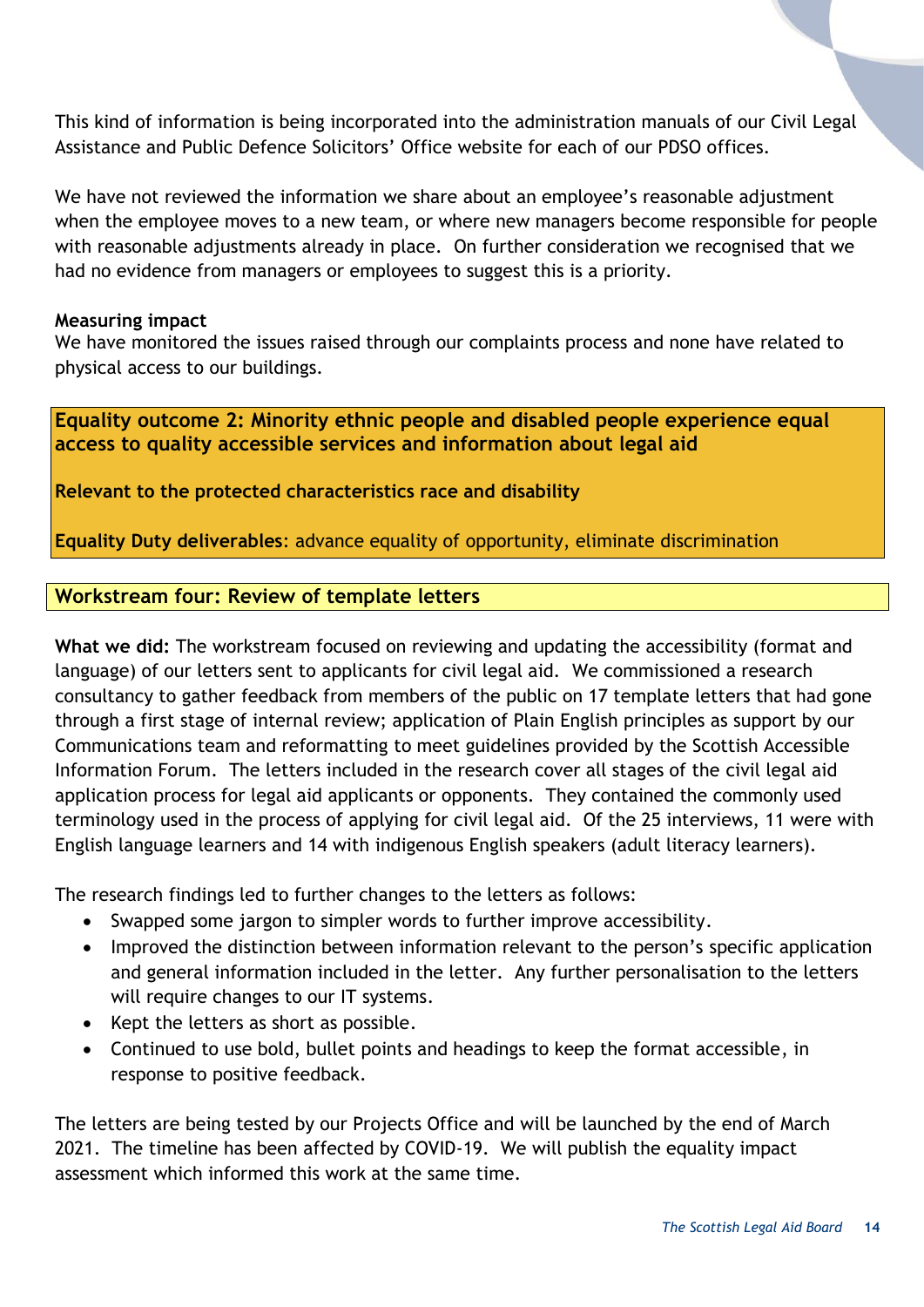We have now developed an approach and a set of principles that can be applied in further reviews of written communication sent to legal aid applicants across all legal aid types.

**Measuring impact:** The letters are not currently in use and therefore we are unable to report on the impact at this time. However, the research consultancy who gathered feedback from members of the public told us:

*"It is also worth noting that the organisations who helped us [connect with research participants] were very positive about the research and praised SLAB for seeking to test the letters with learners".*

#### <span id="page-14-0"></span>**Workstream five: GALA Project (Guidance on Administration of Legal Aid)**

**What we did:** This project is reviewing how we apply any discretion we have in applying the rules in the legal aid schemes; around 160 different types of decision. As part of this process, we are making the link between our decision making and our public sector equality duty more transparent and explicit. Significant work has already gone into prioritising the policy areas (or decisions) that we need to review first and this work is already underway. We have already completed the following activity:

- Set out our policy 'universe' which provides our policy structure.
- Agreed templates and guidance that standardise our policy statements, and supporting guidance for frontline employees. This includes an agreed typology to distinguish between policy, guidance and our statutory frameworks.
- Embedded our corporate equality impact assessment (EqIA) process into the processes and governance to deliver this workstream.

This project started under equality outcome 2 due to the connection to improving the accessibility of information to our customers. We now acknowledge that the outstanding work is a vehicle for mainstreaming equality into our operational policy and setting a programme of policy review.

We have completed qualitative research with solicitors and employees about their use and interaction with our published written guidance known as the legal aid handbook. We have now improved the accessibility of this information through new advanced web based indexing and search tools. There are processes in place to capture changes and monitor any issues.

**Measuring impact:** Our Communications team continues to gather feedback about the refreshed legal aid handbook. There have been no equality issues among the feedback received. We have developed changes to the collection of data in our application systems to encourage improved disclosure of equality information for legal aid applicants. These changes are still to be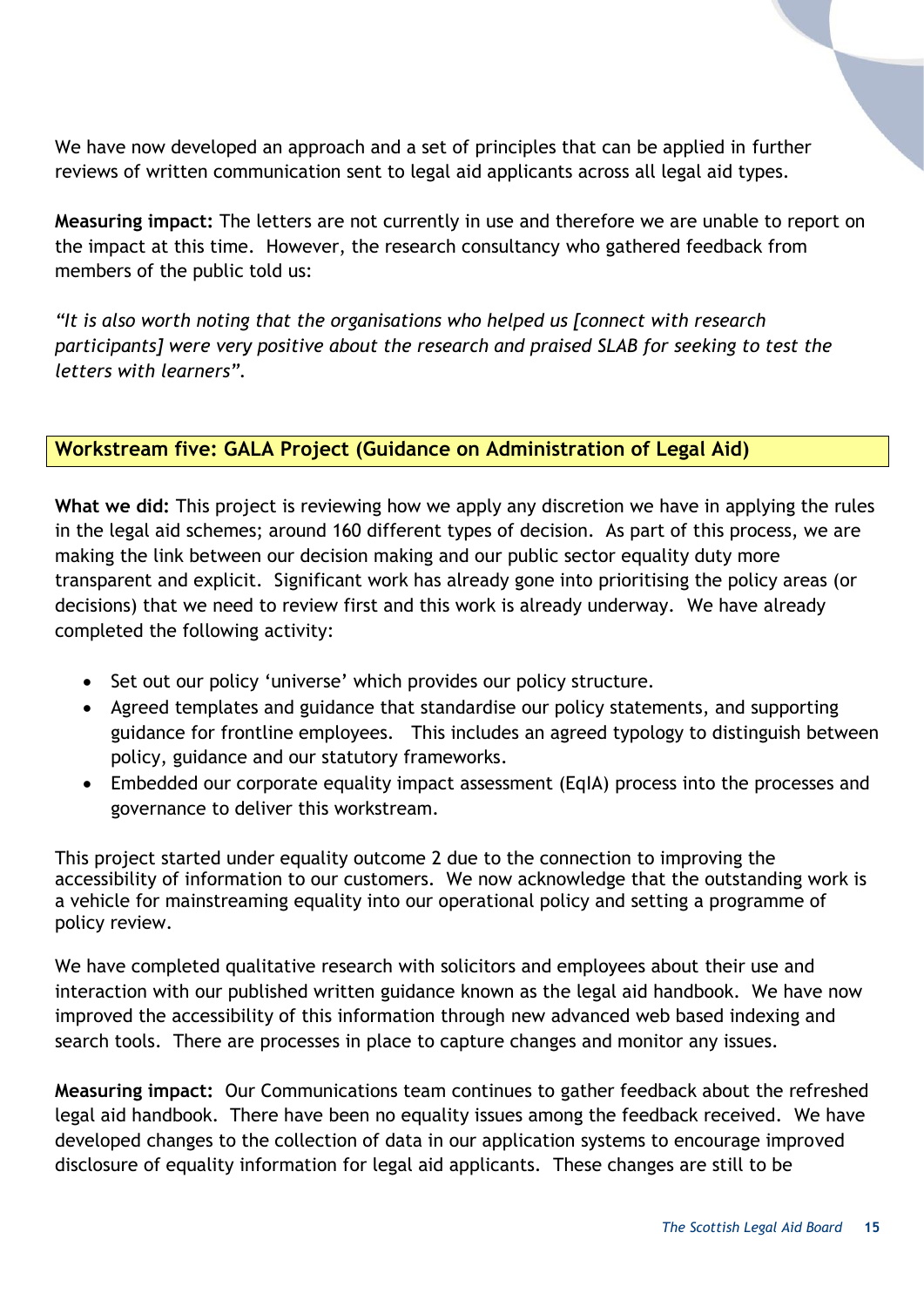implemented but are essential to enable us to measure the impact of our operational policies in the long term (see equality outcome 3).

#### <span id="page-15-0"></span>**Workstream six: Activity under our Communications Strategy**

**What we did:** Our new SLAB website went live in August 2019 and meets the Web Content Accessibility Guidelines<sup>7</sup> (known as WCAG 2.1); these are an internationally recognised set of recommendations for improving web accessibility. We also continue to offer the BrowseAloud feature which can translate and read out the web page content for those who need it.

Our Public Defence Solicitors Offices (PDSO) has also moved to this new platform. The new website is based on the GOV.UK style approach to design which aims to direct visitors to the information they need. It is more accessible, mobile-friendly and easier to navigate. The website content hasn't changed dramatically but the improved platform will offer PDSO opportunities for adding features. For example we have a new 'For clients' section where documents can be securely sent to specified offices, and a 'Contact us' form that supports people to contact an office online and request a call back. Google Translate is also embedded on the site which allows visitors to instantly translate website content into other languages.

We have had limited resource to review our communication guidance for employees and to update template documents to include accessibility features. Some of this work is being progressed through other projects e.g. our template letter review is setting standards for letters and as part of the GALA project our Communications team is developing a style guide for web content and the use of accessible language. A full review of the guidance will be an ongoing iterative process.

**Measuring impact:** We have plans to test the new website with end users which will include testing of all the website's accessibility features. These plans have been delayed due to COVID-19 but will be rescheduled.

# <span id="page-15-1"></span>**Workstream seven: Accessibility audits of our offices are complete**

**What we did:** We have audited the accessibility of all our buildings and have updated the accessibility information on our websites. This information makes it clear to customers the kinds of accessibility features we have at each office. It also provides basic information about alternatve meeting locations where our offices may be inaccessible to some people, and who to contact to discuss any physical access or communication support needs.

l

<sup>7</sup> <https://www.gov.uk/service-manual/helping-people-to-use-your-service/understanding-wcag>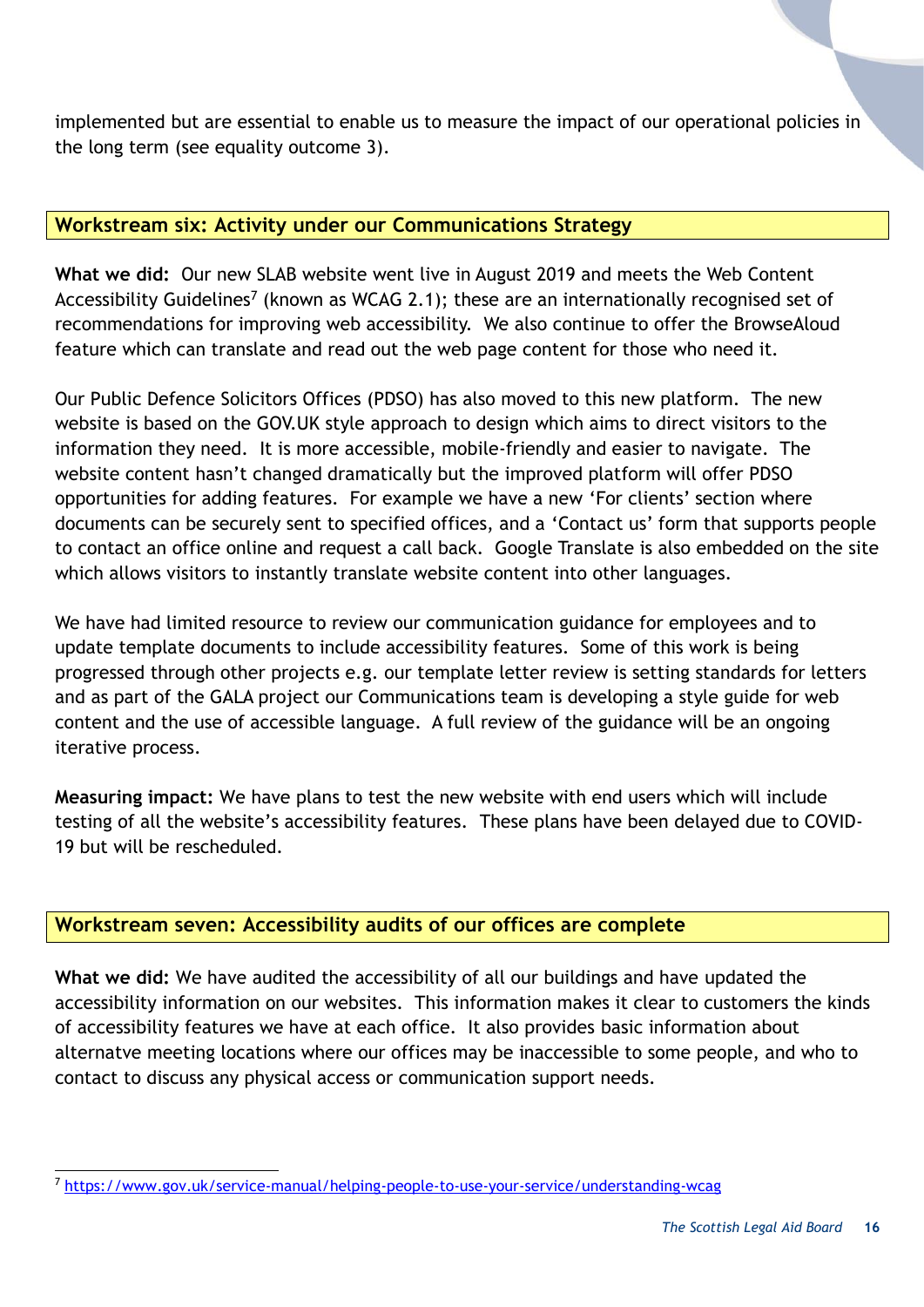Thistle House, our main office in Edinburgh, was audited against an agreed audit template developed by the Scottish Courts and Tribunals Service. The Civil Legal Assistance Offices (CLAO) and Public Defence Solicitors Offices (PDSO) have been audited against the Law Society of Scotland access template as the appropriate benchmark for small frontline offices.

**Measuring impact:** We completed this action in partnership with other justice agencies and agreed to continually work towards improved office accessibility. We didn't have any evidence that this was a significant problem for us however we are now able to use the template to idenfity opportunities to incorporate accessibility into planned office improvements led by our Facilities team. We will continue to monitor any complaints or customer survey responses that indicate an issue with our office accessibility.

#### <span id="page-16-0"></span>**Workstream eight: Form 2 Digitisation**

**What we did:** The Form 2 is used by applicants when applying for civil legal aid where they are not in receipt of a passported benefit. We use the information on this form to help assess whether the applicant is financially eligible for Civil Legal Aid. This is not a review of how we apply any discretion in the financial assessment process. It is an update to transfer this document into an online format for applicants. The change is part of our ICT Strategy and our obligation as a public authority to provide digital services.

We have commissioned an external contractor to develop the online form for us. The form is being designed to meet WCAG accessibility standards and the project is being informed by our equality impact assessment process and end user feedback. The form will be intuitive i.e. it will hide and display questions based on the answers of other questions, and questions will also validate to ensure that forms are complete before being able to be submitted to us. We expect that applicants using the digital form will get more 'right first time'. This will reduce the number of forms that we can not accept because they are incomplete.

At the time of writing this report we have agreed to pilot the new form through our own in-house solicitors and a small group of private firms at the end of October.

**Measuring impact:** The digitised form is not yet available to the public. We have received positive feedback from end users on early versions of the online form. We have made changes in response to feedback about the language used in the form, the format and layout, and issues relating to accessing the form on different devices. We are currently developing ways to measure the impact of the online form on equality groups.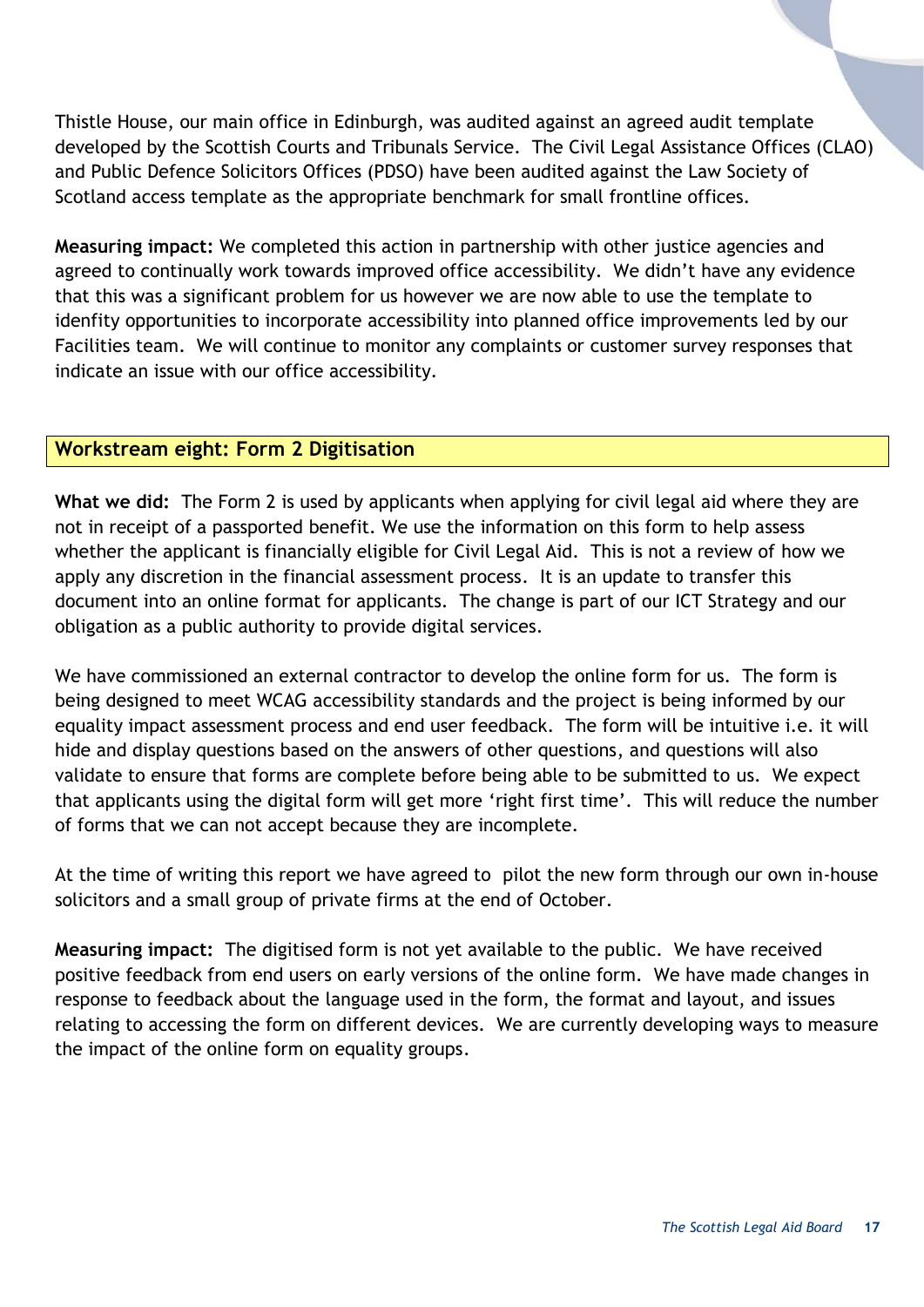<span id="page-17-0"></span>**Equality outcome 3: System users and legal aid applicants are aware of why we collect equalities information and can conveniently disclose this information.**

**Relevant to the protected characteristics race and disability**

**Equality Duty deliverables:** advance equality of opportunity, eliminate discrimination

#### <span id="page-17-1"></span>**Workstream nine: options for increased data capture on applicants and system users**

**What we did:** We have a strong history of collecting equalities data from solicitors and applicants through our research programme. However, collection of this data, where optional, through our administrative systems has not been very successful. We are aware that more systemic collection of data would help us be responsive to our customers and will help us in our role to advise Scottish Ministers on the strategic development of an accessible and high quality legal aid system.

Through internal research into what we do and the equality data we gather, we identified three separate uses of customer data and decided to consider these as separate workstreams. These workstreams include:

- Service delivery: The way we collect information about customers who might have additional communication needs could be improved. We are not always aware what adjustments might be needed to support our customers. We recognise the need for a clear policy on customer communication needs so that we can effectively meet our public sector equality duty. SLAB is contacted by a wide variety of people for a number of different reasons. Therefore, the definition of who a customer is can be drawn quite broadly meaning that there will be multiple communication needs requiring several possible solutions and approaches. At the moment we handle this on an *ad hoc* basis. The potential impact on the customer can be high if we do not ask or know about the need for an adjustment. It is therefore important that our employees have clarity on what factors need to be considered when a customer expresses a communication support need. We have developed a policy statement that will be used to inform our customer service policy that we will develop in our next equality outcomes cycle.
- Operational decision making: We do use information related to protected characteristics as part of our operational decision making functions on individual cases, but we could be more explicit and transparent about what information we use and how we make our decisions. This work is being done under the GALA project described under equality outcome 2 above.
- Strategic development: this workstream is looking at the declaration and gathering of applicant and solicitor data (those who deliver legal aid services). This data would be used at a high level to understand trends at a strategic level and to inform strategic policy development, for example as part of the equality impact assessment process. We have developed a revised set of equality monitoring questions for legal aid applicants. Plans to incorporate these into our legal aid online form through a programme of system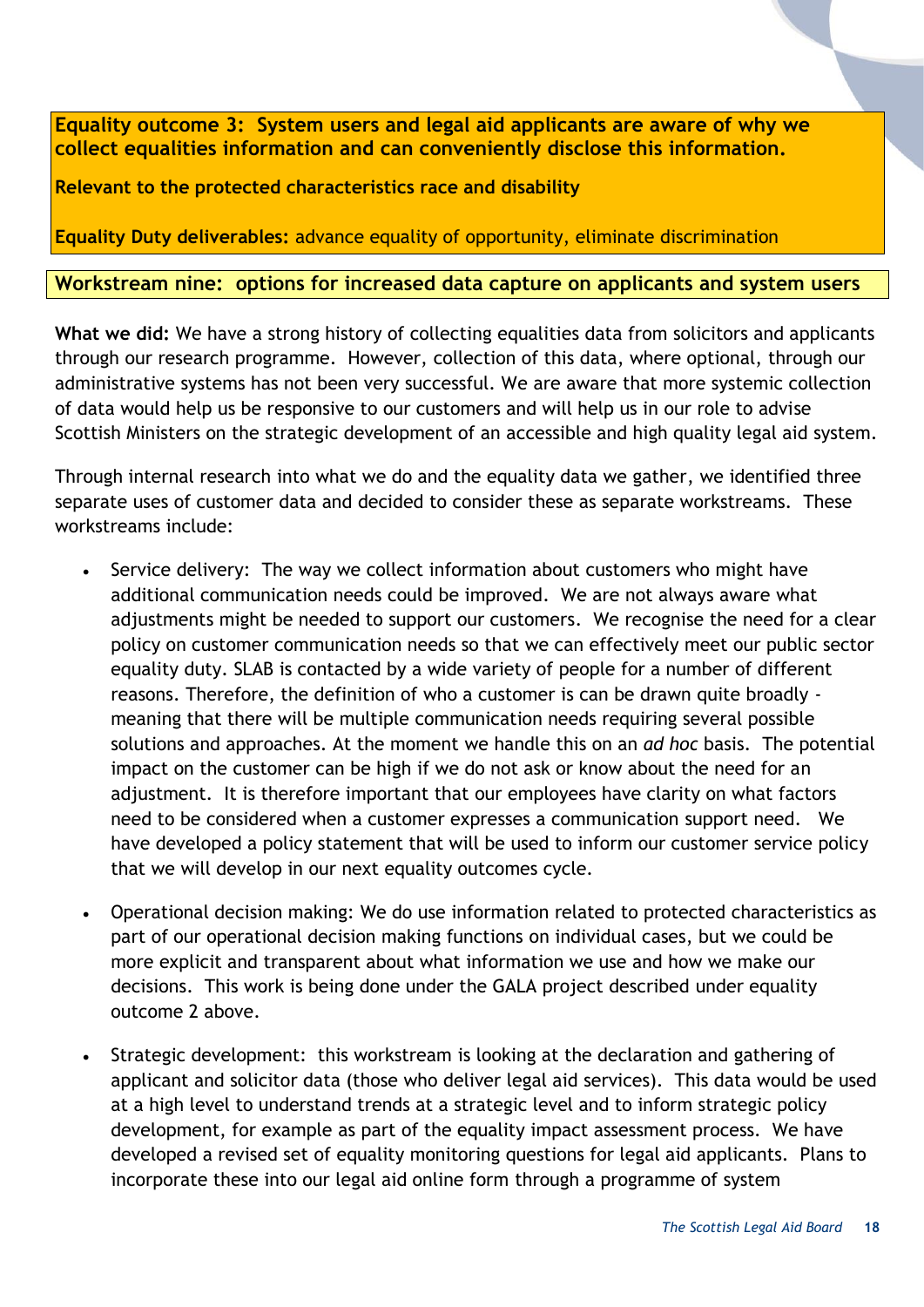improvements. We have also started research with solicitors to undertand their views on SLAB gathering their equality data. This work is at an early stage and has been impacted by COVID-19.

**Measuring impact:** This work has not launched and therefore we are unable to report on any impact at this stage. Impact measures will continue to be developed as the implementation of this work continues.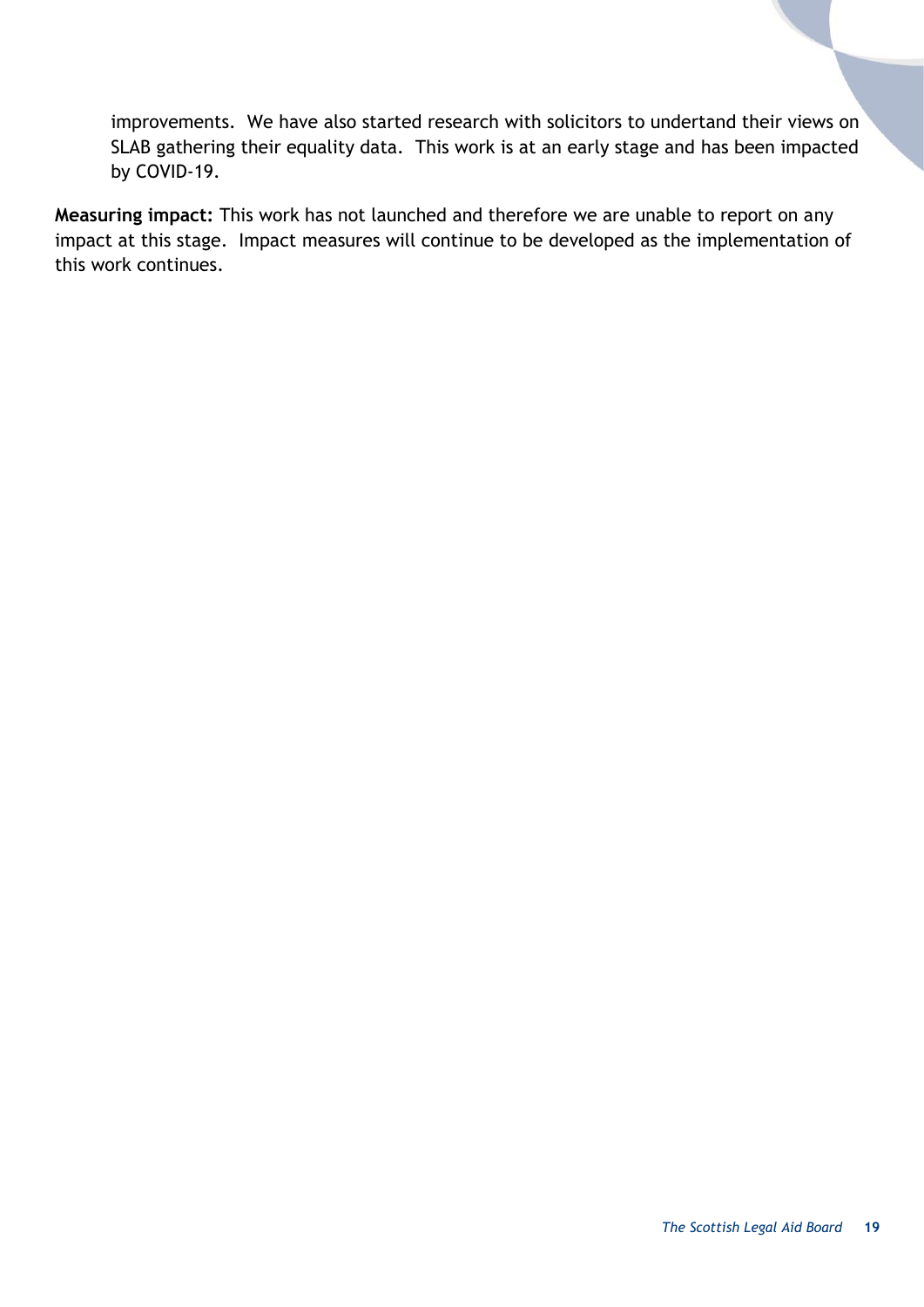# <span id="page-19-0"></span>**How we manage and embed equality across our business**

Mainstreaming is the process of thinking about equality in day-to-day decision making and applying it to our daily practices. The main ways that we achieve this and the progress we have made as an organisation are described below.

# <span id="page-19-1"></span>**Leadership, governance and business planning**

Equalities matters to us and commitment by leaders and senior management continues to be a key factor in our mainstreaming approach. Governance of our corporate work on equality is delivered through a number of mechanisms:

| <b>Executive Team</b>     | Chaired by our Chief Executive this group reviews progress on work to<br>achieve our equality outcomes and actions relating to equality impact<br>assessments each month. |
|---------------------------|---------------------------------------------------------------------------------------------------------------------------------------------------------------------------|
| <b>Board and</b>          | Receive an annual report on our equalities work. Board and committee                                                                                                      |
| Committee                 | papers provide decision makers with an update on equality as appropriate                                                                                                  |
| members                   | to the paper topic to ensure strong governance and transparency.                                                                                                          |
| <b>Business plan</b>      | Progress is reported on all our equality priorities through our monthly                                                                                                   |
|                           | business plan updates reported to the Executive Team.                                                                                                                     |
| <b>Equalities Project</b> | Chaired by our Director of Strategic Development, this group manages our                                                                                                  |
| Group                     | equality reporting requirements, monitors our corporate work on                                                                                                           |
|                           | equality, and leads on policy specific projects including external equality                                                                                               |
|                           | projects (e.g. with other justice organisations).                                                                                                                         |

# <span id="page-19-2"></span>**Board diversity and succession planning**

SLAB has long acknowldeged the benefits of a gender balanced Board and was one of the first organisations to sign up to the **Partnership for Change<sup>8</sup>** . Our current gender breakdown is 45% female and 55% male.

It is widely recognised that diversity at Board level and in organisational leadership encourages innovative thinking and leads to better decision making and governance. It is therefore important that we look at gender and wider diversity at Board level across the protected characteristics and in the skills and experiences our board members bring to SLAB.

l <sup>8</sup> See [https://onescotland.org/equality-themes/5050-by-2020/.](https://onescotland.org/equality-themes/5050-by-2020/) This is a voluntary commitment to a 50/50 gender balance on our Board by 2020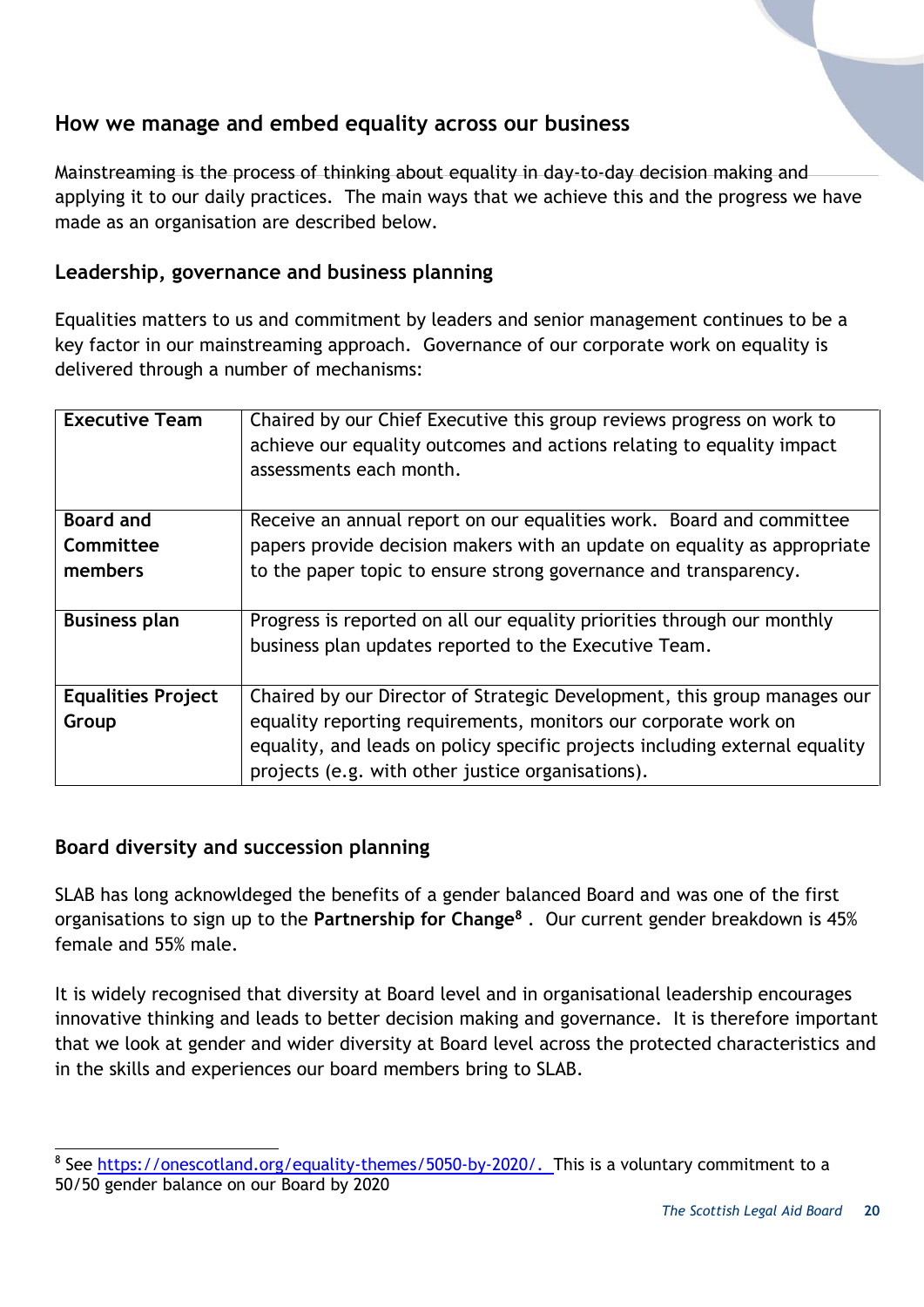In our most recent recruitment round we worked with Scottish Government to try and reach a diverse pool of potential applicants. To do this we advertised our Board positions with organisations that included those who could help us reach equality groups. The skills we advertised related to our improved board member skills matrix. While our actions influence the demographic of those who apply for Board member positions, the final appointment is a decision made by Scottish Ministers. We are starting to plan our next appointment round and are reviewing the approach we used in 2017 with our sponsor team at Scottish Government. This will incorporate our duties under the Gender Representation on Public Boards (Scotland) Act 2018 and statutory guidance<sup>9</sup> published by the Scottish Government.

It is our understanding that the Scottish Government continues to work on the best way to provide public bodies with the equality profile of Board members. In the meantime we will continue our own work on succession planning and learn from the work of other public bodies.

# <span id="page-20-0"></span>**Equality impact assessments**

Our Equality Impact Assessment (EqIA) process and guidance helps us to think about the impact of new and current policies or projects on equality groups. Since October 2018 we have published the following EqIAs:

- Solicitor Contact Line review
- Research function
- Applicant Payment Options
- Severe Weather and Travel Disruption
- Direct Services: Case Management System
- Grant Funding
- Covid-19 Human Resources policy changes
- Criminal Summary and Solemn Special Urgency

We have improved and refreshed our own EqIA toolkit and governance. Some key changes we have made include:

|                | Change implemented           | Impact of change                             |
|----------------|------------------------------|----------------------------------------------|
| Support for    | Our Corporate Policy Officer | Although beneficial in terms of progressing  |
| project boards | (Equalities) attends project | EqlAs and advising on equality issues, our   |
|                | boards to support the EqIA   | limited resource is prioritised for projects |
|                | process.                     | delivering our equality outcomes.            |
| Internal audit | Internal Audit will audit    | Equalities was a specific topic audited in   |
|                | compliance with our EqIA     | relation to Business Continuity, as well as  |
|                | processes where appropriate. | Purchasing and Supply Chain Management       |
|                |                              | in 2019/20.                                  |

l <sup>9</sup> [https://www.gov.scot/publications/gender-representation-public-boards-scotland-act-2018-statutory](https://www.gov.scot/publications/gender-representation-public-boards-scotland-act-2018-statutory-guidance/pages/1/)[guidance/pages/1/](https://www.gov.scot/publications/gender-representation-public-boards-scotland-act-2018-statutory-guidance/pages/1/)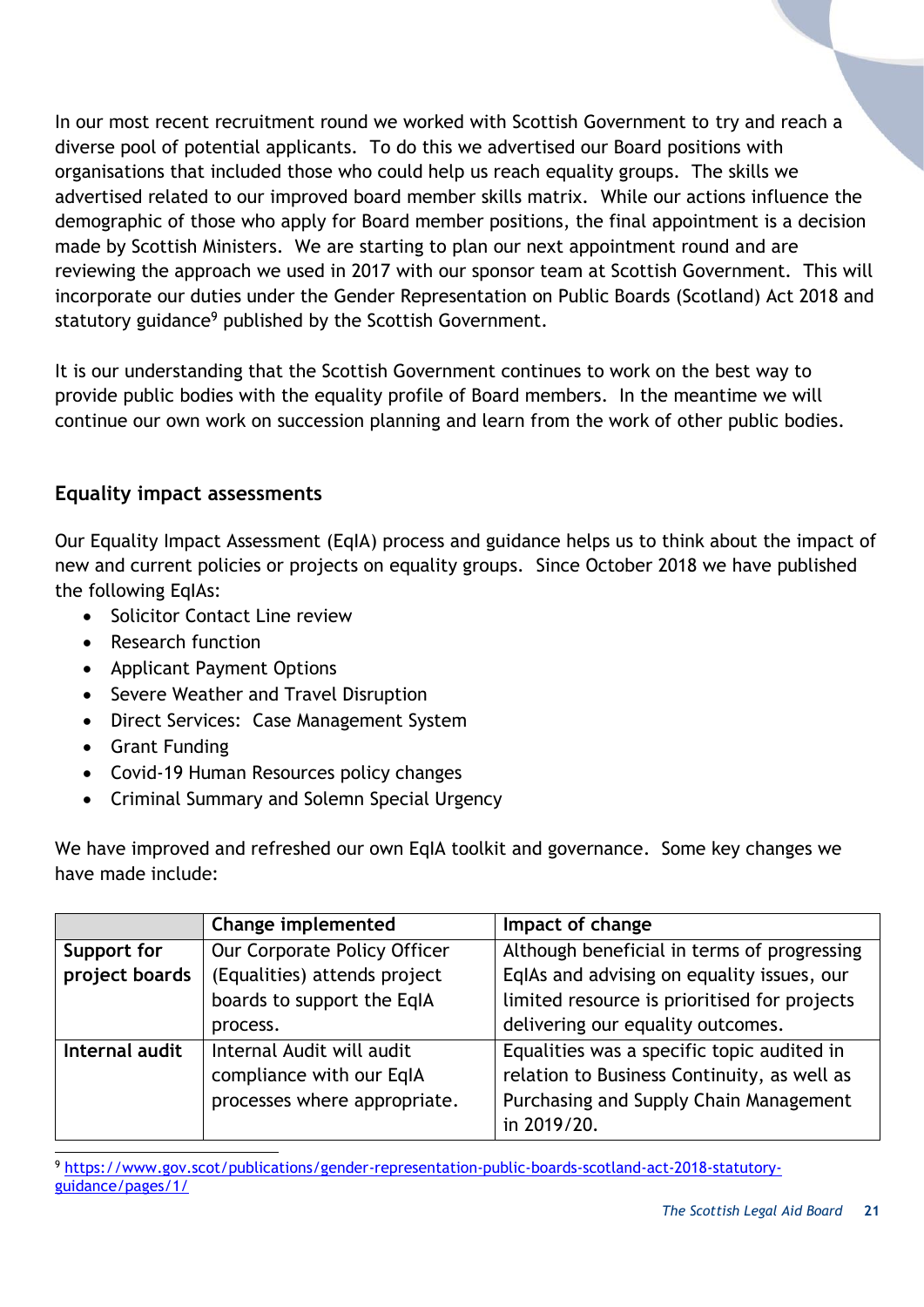|                       | <b>Change implemented</b>         | Impact of change                            |
|-----------------------|-----------------------------------|---------------------------------------------|
| Project               | 'EqlA' will remain on project     | Routine consideration of the EqIA has       |
| documentation         | board agendas for all projects.   | improved mainstreaming of equality and      |
|                       |                                   | resulted in increased requests for          |
|                       |                                   | assistance from the Policy team.            |
| <b>Business plans</b> | Includes space to report on EqIA  | Has improved transparency in our            |
|                       | progress and to record if an EqIA | governance of corporate work and to         |
|                       | is not required.                  | identify which EqlAs are in progress.       |
| Governance            | Included a standard heading on    | Provides assurance to SLAB's Board that     |
| papers                | equality in Board reports from    | equality issues are being considered and    |
|                       | October 2018 onwards.             | issues or opportunities are being reported. |
|                       |                                   |                                             |
|                       | Legal Assistance Policy           |                                             |
|                       | Committee (LAPC) standard         |                                             |
|                       | policy framework mandates of      |                                             |
|                       | equalties impact consideration    |                                             |
|                       | as part of any policy             |                                             |
|                       | development (November 2018        |                                             |
|                       | onwards).                         |                                             |
| Monitoring            | Use of a project management       | JIRA provides improved monthly              |
| programme of          | tool - JIRA - to log all ongoing  | governance reports for the Executive Team   |
| <b>EqlAs</b>          | EqlAs, assign responsibility and  | on progress of EqlAs.                       |
|                       | EqIA progress status.             |                                             |

We are clear that good equality impact assessments are the key to effectively mainstreaming equality into our day to day business. We continue to make good progress in our assessment of our policies and practices and their impact on equality groups but we acknowledge that there is more work to do. We will be doing further work to improve our governance of our equality impact assessment process and building capacity to measure the impact of our policies and practices as a key corporate priority.

An early step we have already taken is to develop clear policy development and review guidance. This guidance sets out our corporate approach to policy development and review, with clarity on how our equality impact process supports this and should be integrated into all policy review or change. We are currently piloting this guidance with a small group of managers, supported by our Policy Team, with a view to rolling this out more widely by the end of November.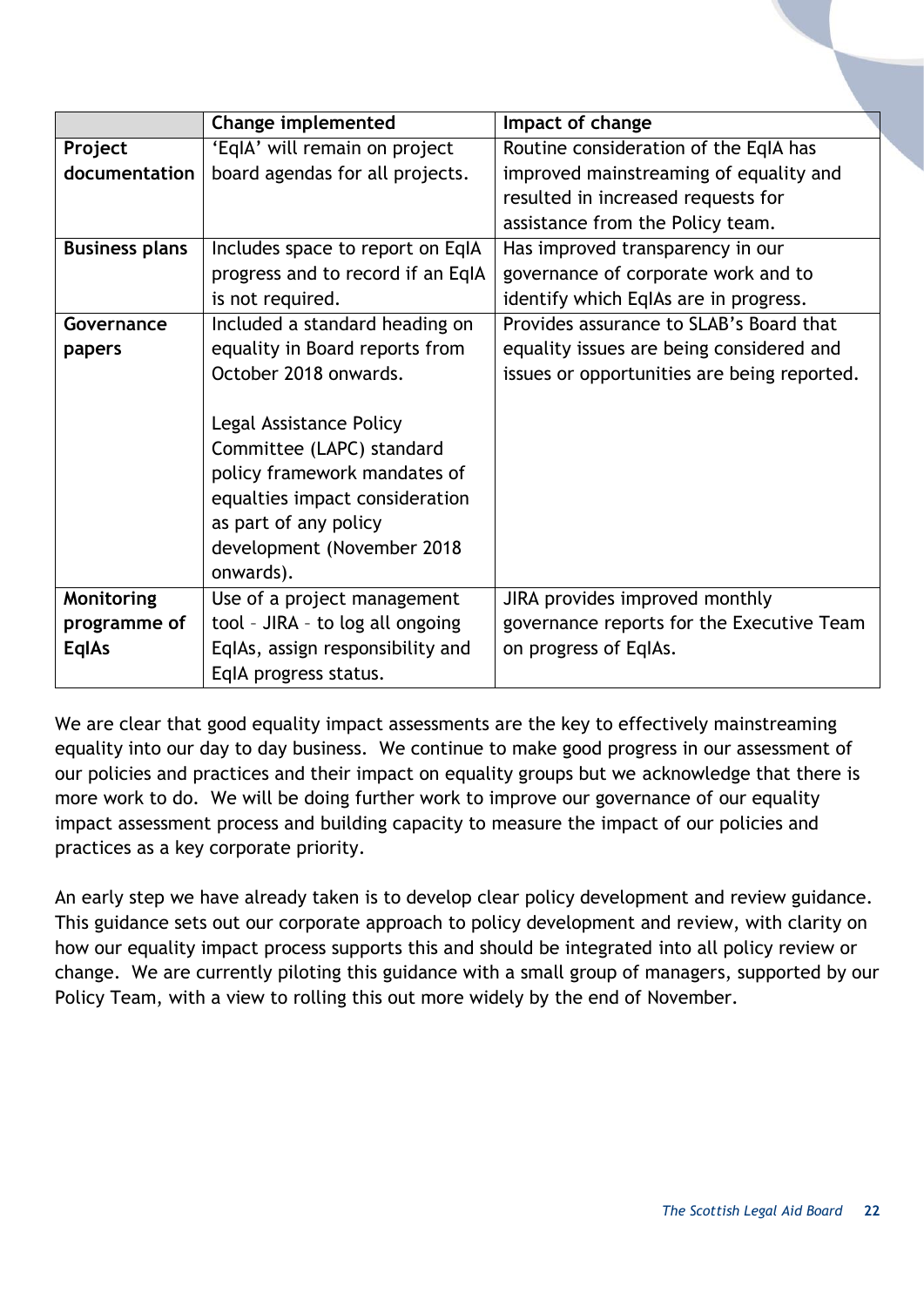#### <span id="page-22-0"></span>**Procurement processes and award criteria**

We continue to following the Scottish Government's Procurement Journey. Our improved equality impact assessment toolkit also highlights and provides a place to records identified equality requirements that should be included in any tender process.

# <span id="page-22-1"></span>**Civil Legal Assistance Office (CLAO) projects**

There are several CLAO projects focusing on improving outcomes for equality groups. These projects and the data they collect will feed into the equality impact assessment and development of the CLAO 2020-2023 Business Plan.

#### **1. Edinburgh Health Justice Partnership**

Formerly known as Edinburgh primary care referrals, this project focuses mainly on housing and homelessness as well as associated legal problems linked to debt and low income.

We have done work on improving referral protocols to allow earlier and more effective referral from primary healthcare settings for advice and representation in relation to legal problems. We worked with NHS Lothian and the Improvement Service and set up a pilot project with GP practices in Wester Hailes Healthy Living Centre, Sighthill, Whinpark and Leven to test referrals. The level of referrals has been lower than expected and we are exploring the reasons for this. The next step is to meet with the link workers to discuss whether or not people are coming to them with housing problems and where they are referring them to. We are not able to report on outcomes at this stage.

#### **2. Human Trafficking project (North East)**

Led by CLAO Aberdeen, the project developed training and raised awareness for both CLAO employees and local stakeholders about how to identify issues with trafficking and who can provide support and assistance to people facing these issues. We also raised awareness of CLAO's services which may be used by people who have been trafficked. To be a confirmed victim of trafficking the person needs to go through the National referral Mechnaism which is an independent process that has to be consented to. This makes monitoring of actual victims complicated and challenging and our known numbers are very low. However, the fact that solicitor have had training as result of this project means that solicitors are more confident to investigate suspected trafficking or exploitation as an element of the case.

#### 3. **Mental health and housing project**

Sixty-one percent (61%) of all new clients admitted to the CLAO housing law service in Edinburgh had long standing mental health issues. Mental ill health is strongly associated with both poverty and social exclusion. The percentage of CLAO service users with mental ill health is significantly higher than that found by the Scottish Health Survey 2017 in the general population. This suggests that individuals experiencing mental health issues may be more likely to encounter housing law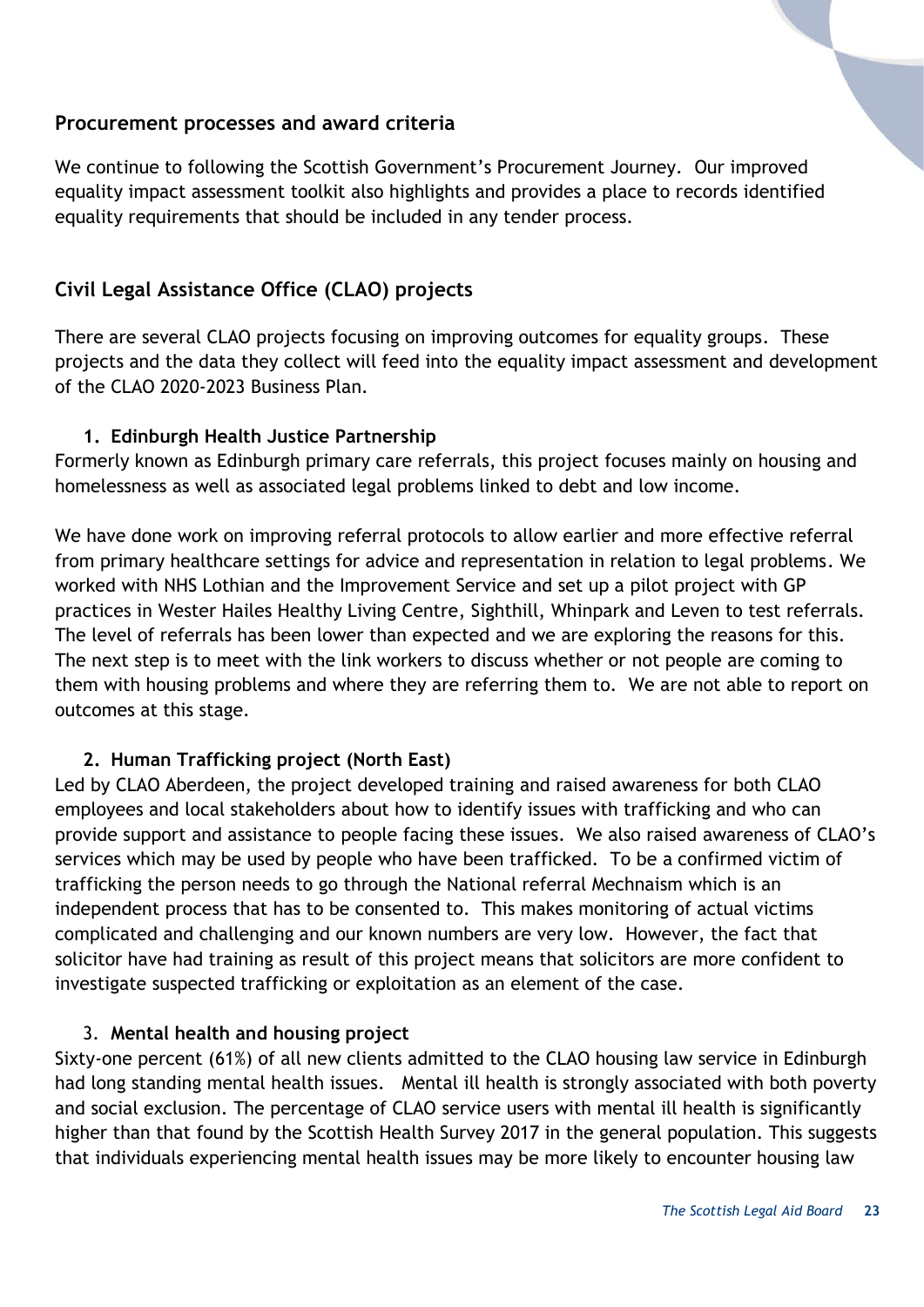problems which would lead them to seek advice from CLAO. The project provided an analysis of this group's specific housing law needs and barriers to accessing justice.

CLAO routinely record the stage in procedure at which someone approaches them for assistance. The data suggests that people declaring a mental health issue are more likely contact CLAO at a later stage of litigation than those with no declared mental health issue. This finding suggests implications for CLAO service design and also more widely for SLAB and the Scottish Government for any follow on work from the Legal Aid Review.

The report recommended that CLAO:

- a. Provide training to advice agencies who collaborate with CLAO to improve early identification of cases where there is an equalities argument available and increase awareness of an integrated human rights and equalities approach. This should also improve the chances of individuals with mental ill health receiving assistance at an earlier stage. It also recommended strategies to allow public interest litigation to be pursued where there has been a systemic breach of human rights.
- b. Make changes to how we provide our own services to remove barriers for people experiencing mental health issues, such as considering the design and layout of interview rooms; the use of jargon in correspondence; timing of meetings; and support and training for staff.

These recommendations are taken into account as part of the continuous process of reviewing and improving service provision and ensuring that staff have the training and support that they need to carry out their jobs effectively. They informed our decision to develop the following Edinburgh Heritable Court Helpdesk project and the jargon free language used in standard documents developed to facilitate the work of that project.

We have also developed training for partner agencies to include examples of how CLAO might use equalities legislation strategically and how agencies can identify those issues.

# 4. **Edinburgh Heritable Court Helpdesk Pilot**

The restructuring of City of Edinburgh's Advice Services to focus on advice provision in the community led to a need for in-court advice and representation provision at Edinburgh's heritable court, which we agreed to provide, from July 2019, on the basis that it presented an opportunity for CLAO to meet its policy objectives in a more efficient and effective way, as it allowed us to represent a larger number of people in court each week, without requiring significant additional resource.

We also considered that providing this service would allow us to target services at people with health problems and disabilities as we know that there is a correlation between those issues and both living in social housing and having housing problems. We also know that people with mental health problems are particularly likely to access advice late, so a service which provides representation on the day of court is likely to meet the needs of those individuals more effectively.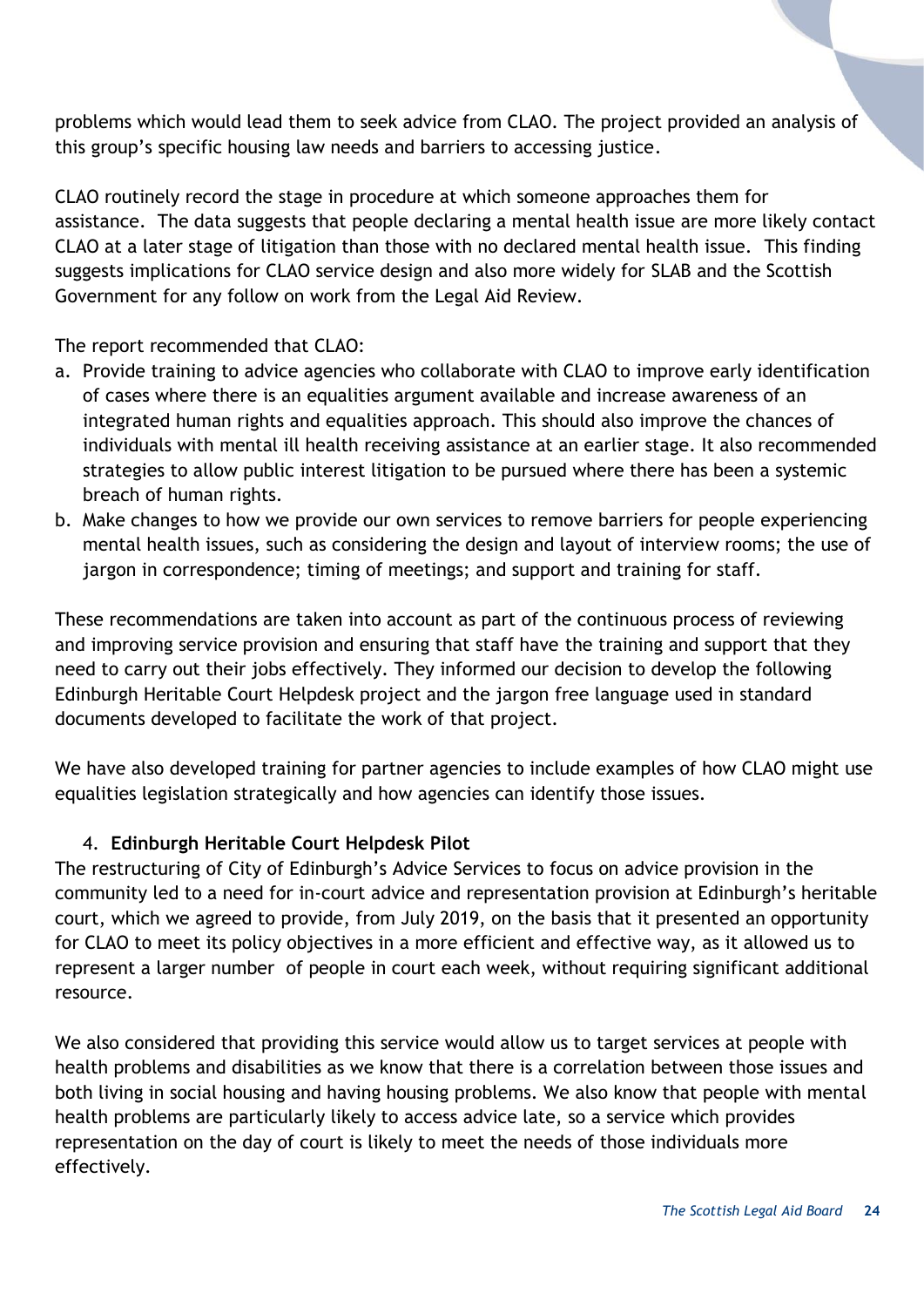After an initial 12 week trial, the trial was extended, following positive feedback from the court, until lockdown when the service was suspended. As the heritable court resumes in Edinburgh, we are considering how we can safely and effectively provide our service in the new environment.

# **5. Gender Based Violence Project (Highland and Islands)**

This project aims to:

- establish the areas of law in which women who experience gender based violence typically require legal help
- whether advice and representation is available in these sort of cases in all areas in the Highlands and Islands area and,
- what barriers there might be to accessing this help.

Contacts and referrals experiencing these issues are currently receiving summary advice and referrals are being attempted, on their behalf, where a need for legal input is identified.

# <span id="page-24-0"></span>**Grant funding programme**

Our grant funding programme priorities are set by the Scottish Government and SLAB manages grant funded projects that meet these priorities. Information about our wider grant funding work is available on our **website<sup>[1]</sup>.** 

The **Scottish Women's Rights Centre Legal Project** has a specific focus on equalities groups. Since October 2017 the project has been led by Rape Crisis Scotland in partnership with JustRight Scotland. The project aims to fill the gaps that exist between women's experiences of genderbased violence and their ability to access justice by working with specialist solicitors. The project delivers and improves access to legal advice and assistance and representation across Scotland. This is in relation to civil matters, for women affected by gender based violence including civil legal advice and representation, and related advocacy support for women affected by gender based violence.

Scottish Government Consumer Directorate asked SLAB to develop a debt advice related grant funded programme subject to their priorities and parameters. This programme has been developed for submission to Ministers for approval and is intended to complement the work around the Scottish Government's Debt Routemap<sup>10</sup> using funding from the levy on financial services. We have completed an equality impact assessment of the areas for which we are responsible, including processes for open application arrangements, assessment against criteria, programme building and then monitoring of the projects and programmes.

l [1] https://www.slab.org.uk/about-us/what-we-do/policyanddevelopmentoverview/

<sup>&</sup>lt;sup>10</sup> [A Debt Advice Routemap for Scotland,](https://www.gov.scot/binaries/content/documents/govscot/publications/strategy-plan/2019/12/debt-advice-routemap-scotland/documents/debt-advice-routemap-scotland/debt-advice-routemap-scotland/govscot%3Adocument/debt-advice-routemap-scotland.pdf) 2019, Scottish Government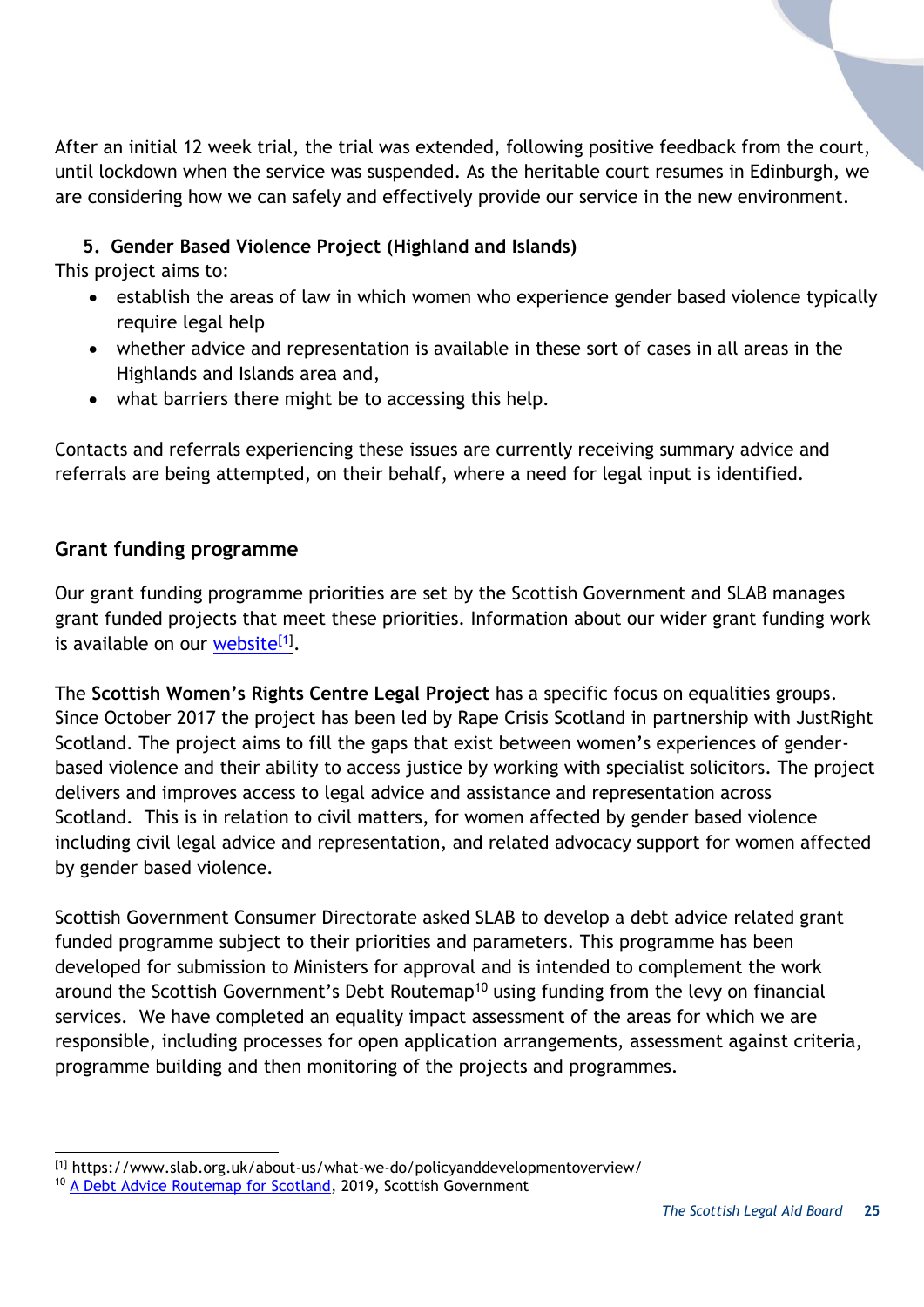# <span id="page-25-0"></span>**Partnership working in the public sector and on justice issues**

#### **Non-Departmental Public Bodies (NDPB) Equality Forum**

The NDPB Equality Forum is a collaboration of Scottish public sector bodies who each have a responsibility for responding to the Public Sector Equality Duties. We currently Chair the forum which draws expertise and resources from a range of partners to influence and support the development and implementation of policy and practice on equality, diversity and inclusion in Scotland. The forum is involved in the Scottish National Equality Improvement Project (SNEIP) led by Scottish Government. The SNEIP is one of the main ways in which all public authorities can share knowledge and practice on equality and input to the current review of the public sector equality duty in Scotland.

#### **Working with other Justice organisations**

We continue to work with justice partners on joint equality issues and to share knowledge. We are a member of the Justice Board who, with the Justice Leaders Network, are committed to working together to deliver the Justice in Scotland vision and priorities<sup>11</sup>.

We are a member of the **Working Group on Interpreting and Translation (WGIT).** This group comprises the main justice organisations and aims to work collaboratively to establish common standards for interpreting and translation throughout the Scottish Justice System. Since October 2018 work has focussed on supporting Scottish Government to deliver the long term goal of the British Sign Language National Plan 2017-2023<sup>12</sup>; that **BSL users will have fair and equal access to the civil, criminal and juvenile justice systems in Scotland.** We have contributed to the development of training programmes aimed at supporting BSL/English interpreters working within the Justice sector. We are members of the recently established BSL-led justice advisory group which is chaired by Scottish Government. The remit and terms of reference of the group are to be agreed. The group is expected to play a key role in developing and delivering a programme of improvements to help the justice agencies better meet the needs of BSL users. Both of these groups have been on hold since March 2020 due to the impact of COVID-19.

# <span id="page-25-1"></span>**Advising the Scottish Government**

l

The Scottish Government consulted on legal aid reform in the summer of 2019<sup>13</sup>. SLAB's response<sup>14</sup> highlighted where the governing framework for the legal aid schemes may be viewed as problematic from an equalities perspective.

<sup>11</sup> See<https://www.gov.scot/publications/justice-scotland-vision-priorities/>

<sup>12</sup> <https://www.gov.scot/publications/british-sign-language-bsl-national-plan-2017-2023/pages/11/>

<sup>13</sup> <https://consult.gov.scot/justice/legal-aid-reform-in-scotland/>

<sup>&</sup>lt;sup>14</sup> See pages 33-38 of response, covering people, problem types and geographic areas, available from -

<https://www.slab.org.uk/news/slab-publishes-response-to-consultation-on-legal-aid-reform/>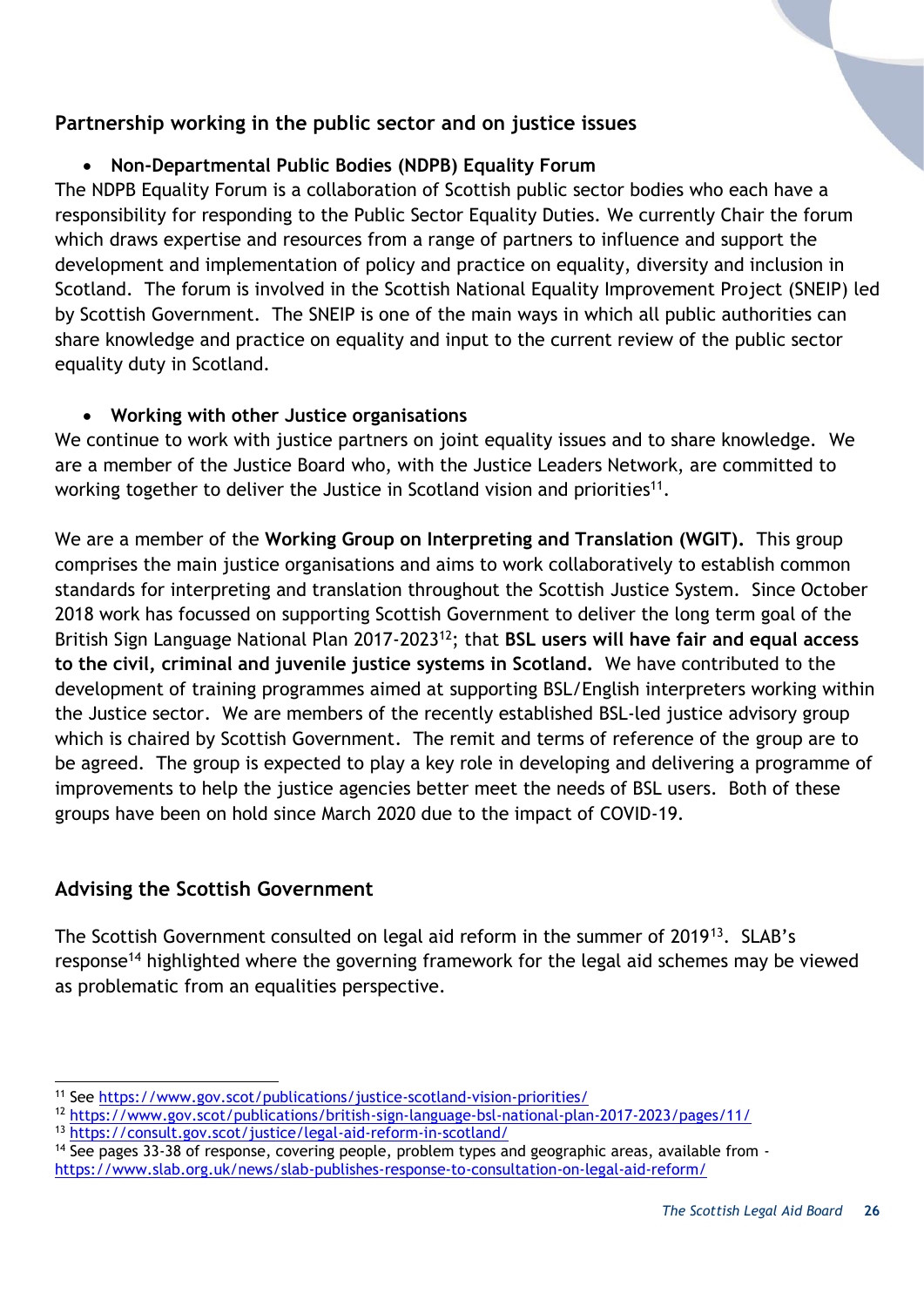Research into the experience of issues faced by people who are deaf or hard of hearing highlighted that this group face various barriers, particularly in relation to access to suitable communication supports and the arrangements for paying for these. This is reflected in the Scottish Government's Fairer Scotland for Disabled People report<sup>15</sup> that identified an issue with how the current legal aid framework might negatively impact people with some types of disability. We agree that the current legislative framework can mean that people with disabilities who need additional communication support to engage with their solicitor may find that they pay an increased cost in either contributions or clawback. Any change in legislation would need to be led by Scottish Government.

# <span id="page-26-0"></span>**Stakeholder feedback**

Stakeholder engagement forms a big part of our research activity<sup>16</sup>. Research helps us to collect evidence where there are known inequalities or explore differences in experience, and can help SLAB increase the participation of equality groups. Our larger surveys include the proportionate and relevant collection of equality data.

Survey research since October 2018 contains a suite of demographic information, whilst qualitative work also regularly includes prompts relating to equalities. Recent research includes:

# **End user letter testing (2019)**

As noted in the report on progress against the review of template letters under equality outcome 2, the feedback has been instrumental in redesigning template letters that SLAB uses.

# **Understanding experiences of child contact disputes (2019)**: [report](https://www.slab.org.uk/?download=file&file=1449)

The report noted particular challenges for families from minority ethnic backgrounds and vulnerable clients, such as those with mental health or addiction issues, in navigating the legal and judicial processes involved in contact disputes. Whilst these findings are not directly about legal aid itself, they provide useful context for the wider justice system.

# **CLAO client and contacts survey (2019)**

The CLAO client and contacts survey aimed to learn more about how satisfied people who sought assistance from the CLAO were with the service they received. A wide range of demographic information was collected from the 339 respondents and the results were explored for differences by these characteristics.

l <sup>15</sup> <http://www.gov.scot/Publications/2016/12/3049/0>

<sup>16</sup> See<https://www.slab.org.uk/corporate-information/publications/research-publications/>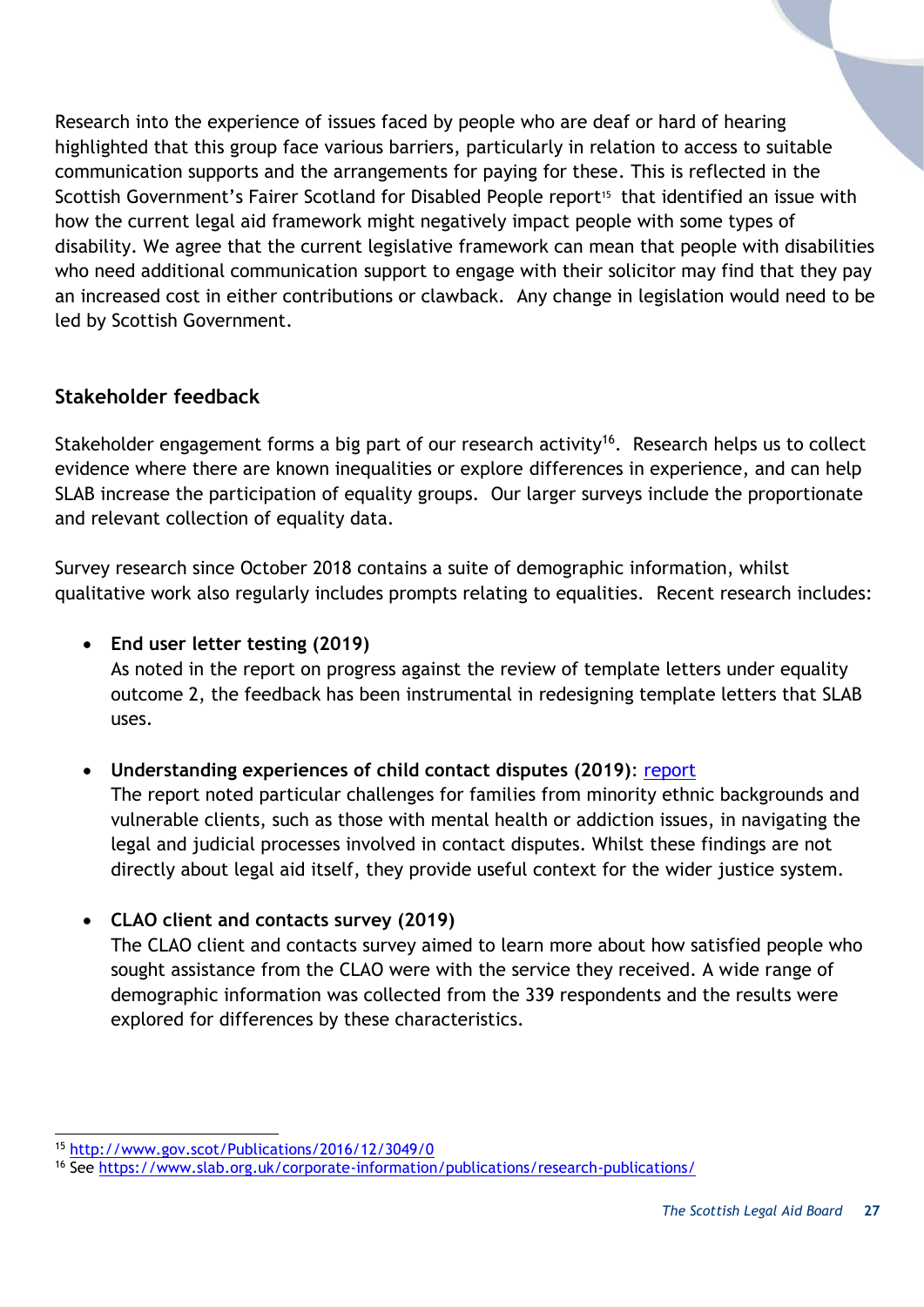#### **Staff survey (2019)**

The survey tool uses the Civil Service People Survey questions in order to help benchmark SLAB's results against those of other organisations. The survey also included a suite of demographic information. The analysis provided by the independent contractor showed no systematic variances by demographics and noted that SLAB's results on bullying, harassment and discrimination were in line with other public sector organisations. The results have been taken into account in planning for the DANWE project (designing a new work environment) and will be used as evidence for the HR policy review.

#### **Solicitor quality assurance review (2019)**

All participants were prompted to consider issues relating to equalities as part of their interviews. Interviewees from the civil scheme were positive about the introduction of criteria that looks at the solicitors considerations of equalities and diversity (already in place in the criminal and children's schemes). There was a suggestion that training could be enhanced to ensure peer reviewers are better equipped to be able to identify potential equality and discrimination issues.

#### **Civil solicitor survey (2020)**: [report](https://www.slab.org.uk/?download=file&file=19306)

Respondents provided demographic information that is useful evidence for the Scottish Government or SLAB when considering the possible impacts of policy change. Almost all of the 300 respondents provided demographic information. This information has been used in SLAB's EqIAs of changes made to the administration of the legal aid schemes due to the impact of Covid19.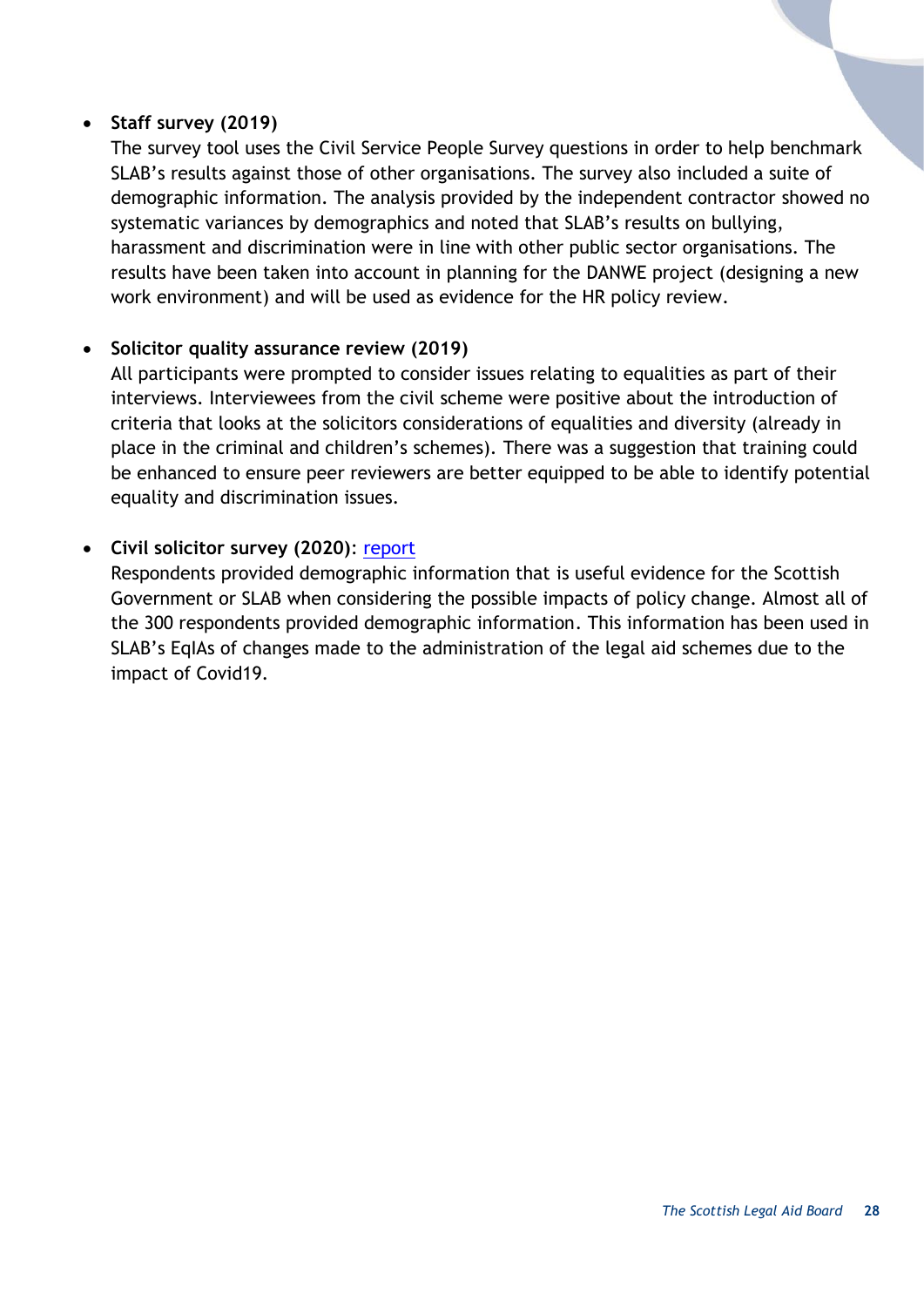# <span id="page-28-0"></span>**Employee information and equal pay**

# <span id="page-28-1"></span>**How we gather and present our employee data**

We gather information on employees and people who apply to work with us across all relevant protected characteristics; age, sex, sexual orientation, disability, religion or belief, race (including ethnic origin and national identity), gender reassignment and pregnancy and maternity (including return to work after maternity leave).

Our employee data is held by our HR department. Employees can directly provide, review and update their information via self-service access to our HR systems at their convenience and in privacy. We publish data in percentage bands to ensure individuals can not be identified.

Equality information about people who apply to work with us is gathered through our online recruitment system hosted by an external supplier. The data we receive when recruiting for an employee via an agency does not currently form part of our recruitment data.

We moved to reporting employee data 'as at 31 March' in 2018-19, thereby providing a snapshot of the actual position on this date. Our full recruitment and employee equality monitoring information for the period 1 April 2018 to 31 March 2019 and 1 April 2019 to 31 March 2020 is published separately<sup>17</sup>.

# <span id="page-28-2"></span>**HR System changes and the impact on our data**

In April 2019, we upgraded our Human Resources system to Oracle Cloud. We decided not to migrate the existing employee equalities data from the previous system even though that data was collected as part of a previous system change in April 2017. We wanted to take the opportunity to further update our equality monitoring questions in line with good practice as published by equality organisations (e.g. Stonewall Scotland) and using the NDPB Equality Forum employee equality data monitoring guidance.

Employees have been encouraged to disclose their equality information through news updates on our employee intranet and the launch of a new training module available in our Learning Management system: both provide reassurance to employees about how their data is stored and used. Managers were reminded to talk to their teams about updating their equality information through weekly bulletins following the intial launch of the new system.

Our data as at 31 March 2020 shows that 79% of our workforce have provided their equality information. This is an increase on the 65% of staff who provided the data in 2018-19.

l  $17$  These document are available on the Equalities and diversity page of the SLAB website <http://www.slab.org.uk/about-us/equalities/>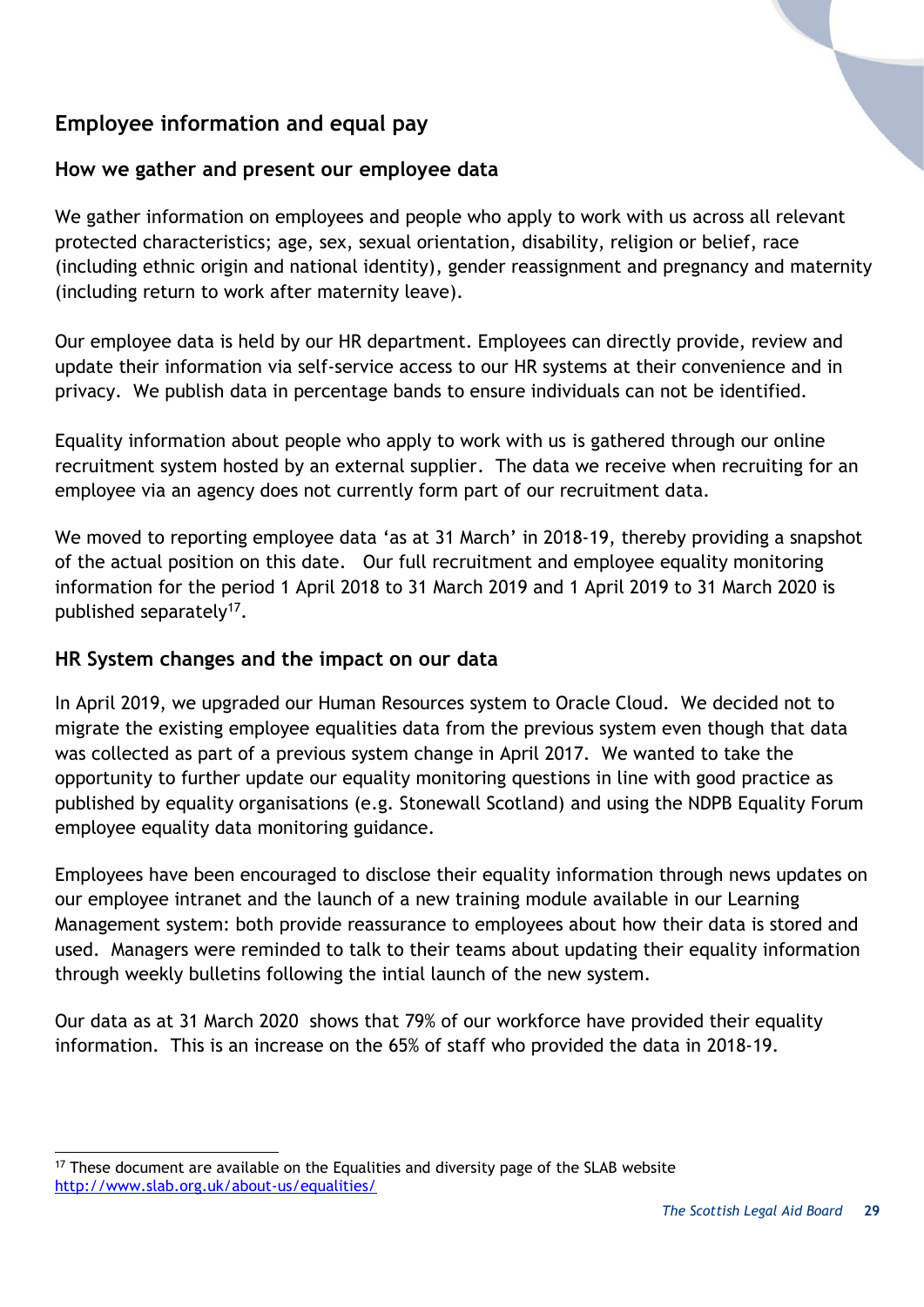# <span id="page-29-0"></span>**What our employee data tells us**

The demographic of our workforce remains very similar to that reported in October 2018. This reflects our ongoing and long term low levels of turnover.

We have found that the numbers of relevant staff are too small across the following areas to allow us to form any definite conclusions with regards to differences between equality groups:

- Numbers of employees involved in a new grievance, disciplinary action and/or dismissal
- Number of employees appraised as 'not fully effective' or 'regularly fall below requirements'
- Number of persons taking paternity or shared parental leave

In **2018-19** 100% of **maternity leavers** returned to work. Of these, 43% requested a variation to their contractual hours on return to work and all were approved on a permanent or long-term trial basis. In **2019-20,** 86% of **maternity leavers** returned to work. Of these, 17% requested a variation to their contractual hours on return to work and all were approved on a permanent basis.

In **2018-19**, 33% of employees on long term **disability related absence** leave returned to work, 17% did not return, and the remaining 50% were still absent in the reporting period. In **2019-20**. 86% of employees on long term disability related absence leave returned to work and the remaining 14% retired. Note that these figures include employees who did not declare a disability, but who were supported in the context of requiring a reasonable adjustment.

# <span id="page-29-1"></span>**Workforce distribution by protected characteristics**

The following information provides a top-line breakdown of our 2019-20 employee data by each relevant protected characteristic. This information does not wary significantly to our 2018-19 data therefore we have chosen to report the latest figures.

**Sex:** we continue to have a 65-70% female and 30-35% male gender breakdown. Although a similar gender breakdown is found in other public sector organisations, the mid-2018 population estimates<sup>18</sup> in Scotland show that that 51% of the Scottish population is female and 49% is male.

**Age:** Our employees are clustered around the middle age ranges, similar to the distribution in the 2011 Scotland census, with fewer employees aged <=24 years and 65+ years. The mean employee age is 45 years; a slight increase from 44 years in 2017/18.

**Gender reassignment:** We monitor data in relation to this protected characteristic but have no significant findings to report. We continue to engage with staff as appropriate.

l <sup>18</sup> With reference to the Scottish Government Equality Evidence Finder - <http://www.equalityevidence.scot/> - and quoted source data [https://www.nrscotland.gov.uk/statistics-and-data/statistics/statistics-by](https://www.nrscotland.gov.uk/statistics-and-data/statistics/statistics-by-theme/population/population-estimates/mid-year-population-estimates)[theme/population/population-estimates/mid-year-population-estimates](https://www.nrscotland.gov.uk/statistics-and-data/statistics/statistics-by-theme/population/population-estimates/mid-year-population-estimates)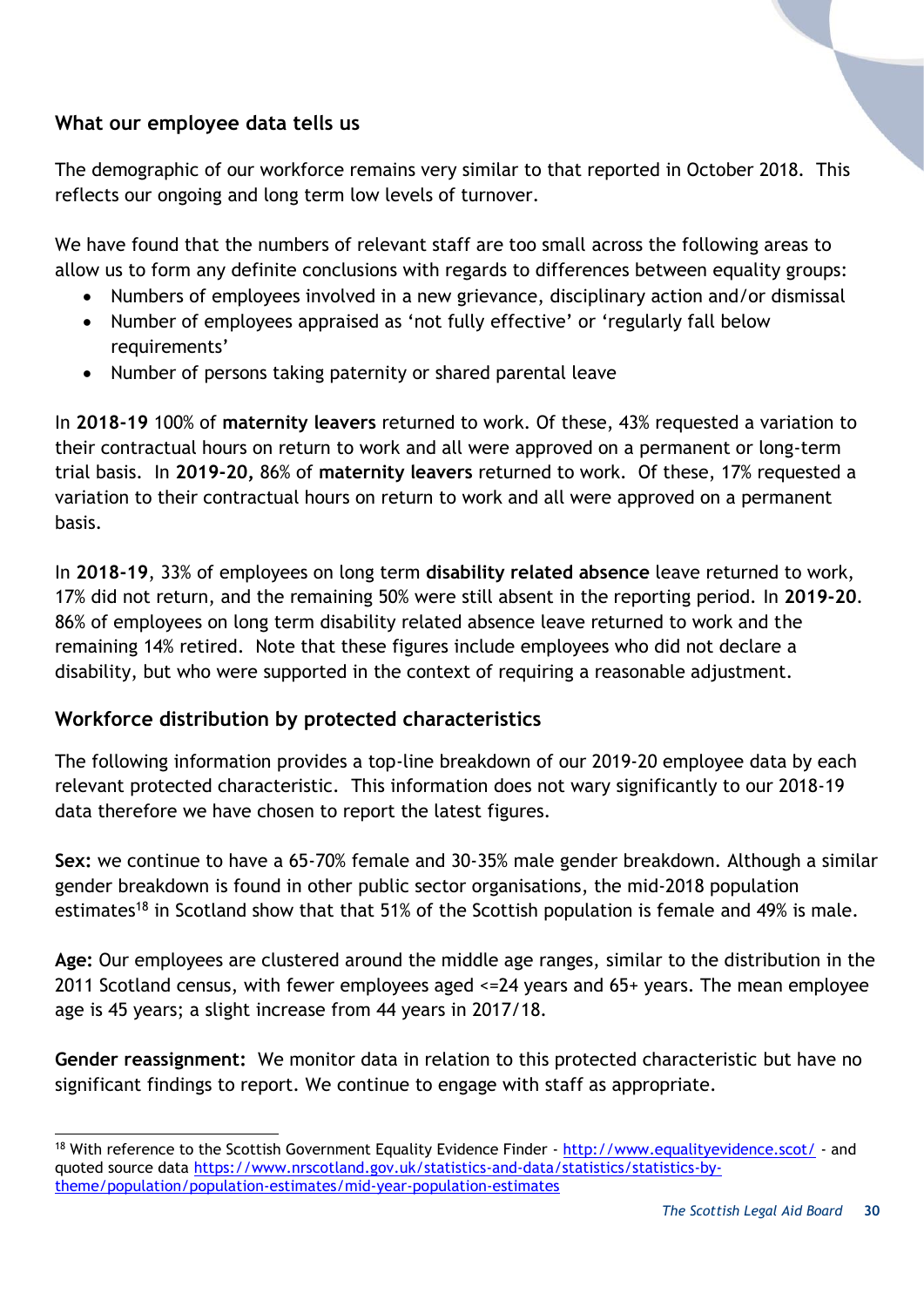The data for the remaining protected characteristics below represents **the 79% of our 342 employees who at 31st March 2020 who completed their equality record** (i.e. non-complete records are excluded from the calculations)

**Disability:** 15-20% of employees who completed their equality record declared a 'disability or long term health condition'. This level remains higher than the average public sector employment rate of 11.7%<sup>19</sup> for people with disabilities in Scotland (reported in 2016). The Scottish Health Survey 2018<sup>20</sup> tells us that 32% of adults had a long-term limiting mental or physical health condition or disability in 2017.

**Sexual orientation**: Fewer than five percent (<5%) of employees identify as lesbian, gay, bisexual, or other/ unsure. This has not changed since the October 2018 report and representation in SLAB is similar to the 2018 Scottish Household Survey<sup>21</sup>.

**Ethnic Origin**: Our data tells us that:

l

- 85-90% of employees identify as 'White Scottish, British or Irish',
- <5% identify as 'White minority ethnic', and
- <5% identify as 'non-white minority ethnic.
- 5-10% selected 'prefer not to say'.

When compared with Census data, SLAB's population by ethnic origin is broadly in line with Scotland as a whole. Our recruitment data suggests we attract a representative demographic and that our process to appointment does not suggest any detriment for minority ethnic groups.

**Religion or Belief**: The number of employees identifying as Christian (35-40% ) is lower than that reported for adults in Scotland (2018 figure of 46% <sup>22</sup>). The percentage of SLAB employees declaring no religion (45-50%) is similar to the 2018 national figure of 50%. The number of employees identifying with 'other religions' (collating Buddhist, Hindu, Muslim and others e.g. Jewish) is <5%, in line with the national profile of 3.5%. There has been a reduction in the proportion of employees disclosing 'no religion' since we reported in October 2018.

<sup>21</sup> <https://www.gov.scot/publications/scotlands-people-annual-report-results-2018-scottish-household-survey/> <sup>22</sup> With reference to the Scottish Government Equality Evidence Finder - <http://www.equalityevidence.scot/> - and quoted source data<https://www2.gov.scot/Topics/Statistics/About/Surveys/SSCQ/SSCQ2018>

<sup>19</sup> <https://www.gov.scot/publications/increasing-employment-disabled-people-public-sector-consultation/pages/4/> <sup>20</sup> With reference to the Scottish Government Equality Evidence Finder - <http://www.equalityevidence.scot/> - and quoted source data<https://www.gov.scot/publications/scottish-health-survey-2018-volume-1-main-report/>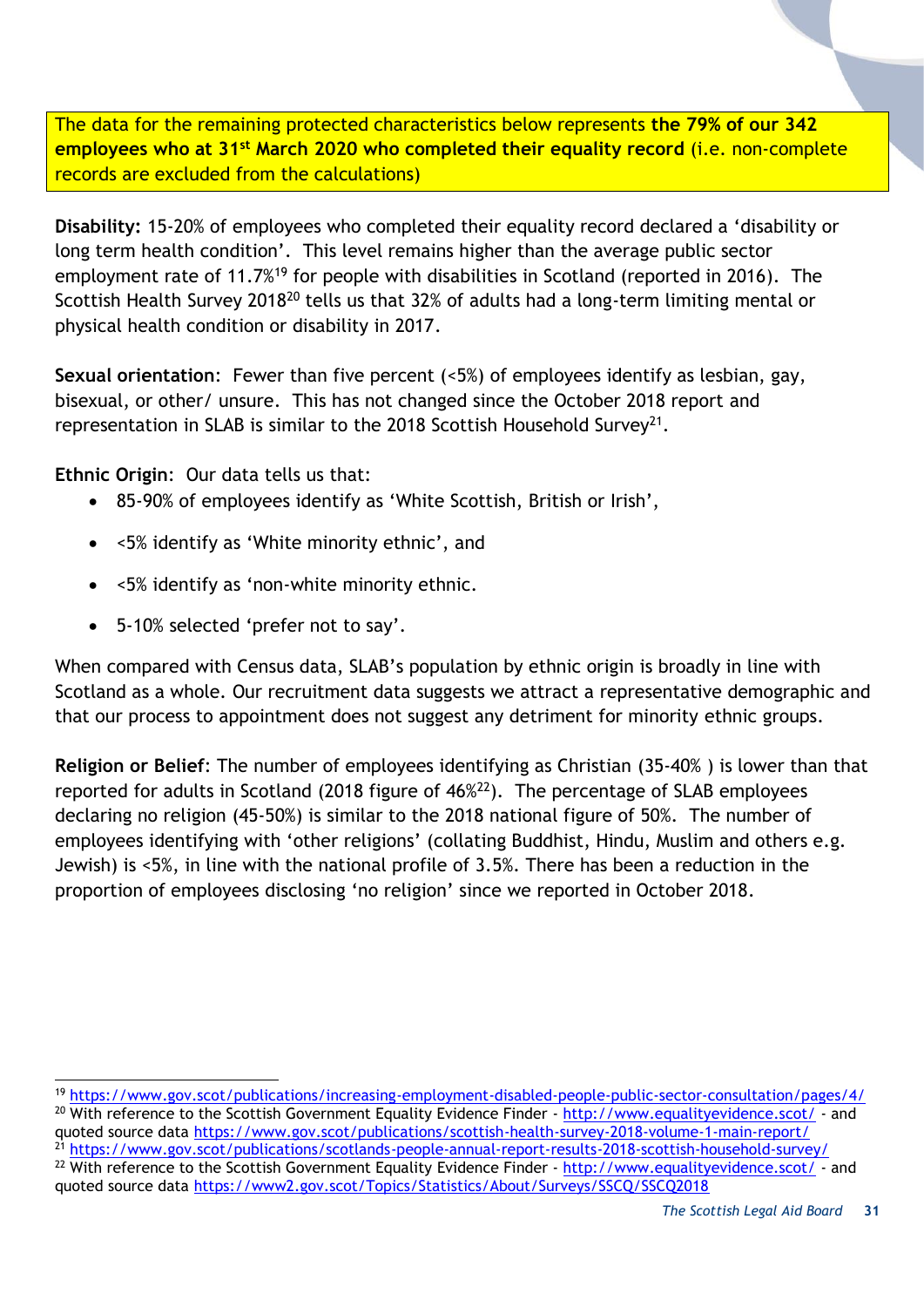#### <span id="page-31-0"></span>**Gender pay gap**

As a listed public authority, SLAB is required to publish information every two years on the percentage difference between male employees' average hourly pay and female employees' average hourly pay (both excluding overtime). This is our gender pay gap. One of the key strategic aims of SLAB's pay policy is to work towards making sure that pay is fair and non-discriminatory. We conduct an annual equal pay audit and apply our pay policy consistently and transparently.

In March 2020, SLAB's mean gender pay gap for all staff (i.e. full time and part time) was 13.3%. This was reported to Scottish Government as part of the pay award 2019-20 settlement. This figure is a slight decrease from 14.2% reported in March 2019 and 13.8% reported in March 2018. Our median gender pay gap at March 2020 is 18.3% (the same as reported in both March 2018 and March 2019).

The 2019 mean gender pay gap for all employees in Scotland (as reported by Close the Gap) was 13.3 $\frac{23}{3}$  which is the same as our reported mean gender pay gap. The median pay gap in Scotland was 14.3% which is significantly lower than our reported figure.

In 2019, SLAB undertook analysis to investigate the potential causes of our pay gap, and assessed that the clustering of female employees in the lower grades, and disproportionate number of male staff in higher grades (albeit there is still a female majority at higher grades) continue to be key drivers in the pay gap. A number of recommendations came from this analysis however the impact of COVID-19 on our workforce has meant that we have not yet been able to progress these. Despite this, there are actions that we still need to take over our next three year equality reporting cycle to address our gender pay gap.

We will:

- Undertake a review of recruitment policy and procedures through a gender lens to identify any barriers to advancing equality of opportunity for men and women.
- Develop a programme of employee policy review which will be supported by our corporate equality impact assessment process. Tackling the gender pay gap will be a priority as part of the EqIA.
- Agree across our Policy, HR and Analytical teams the range of indicators we need to report to our Executive Team that will help us to track our progress in addition to the overall pay gap figure.

l <sup>23</sup> See Close the Gap's January 2020 briefing, at [https://www.closethegap.org.uk/content/resources/Working-Paper-](https://www.closethegap.org.uk/content/resources/Working-Paper-21-Gender-Pay-Gap-statistics-2019.pdf)[21-Gender-Pay-Gap-statistics-2019.pdf](https://www.closethegap.org.uk/content/resources/Working-Paper-21-Gender-Pay-Gap-statistics-2019.pdf)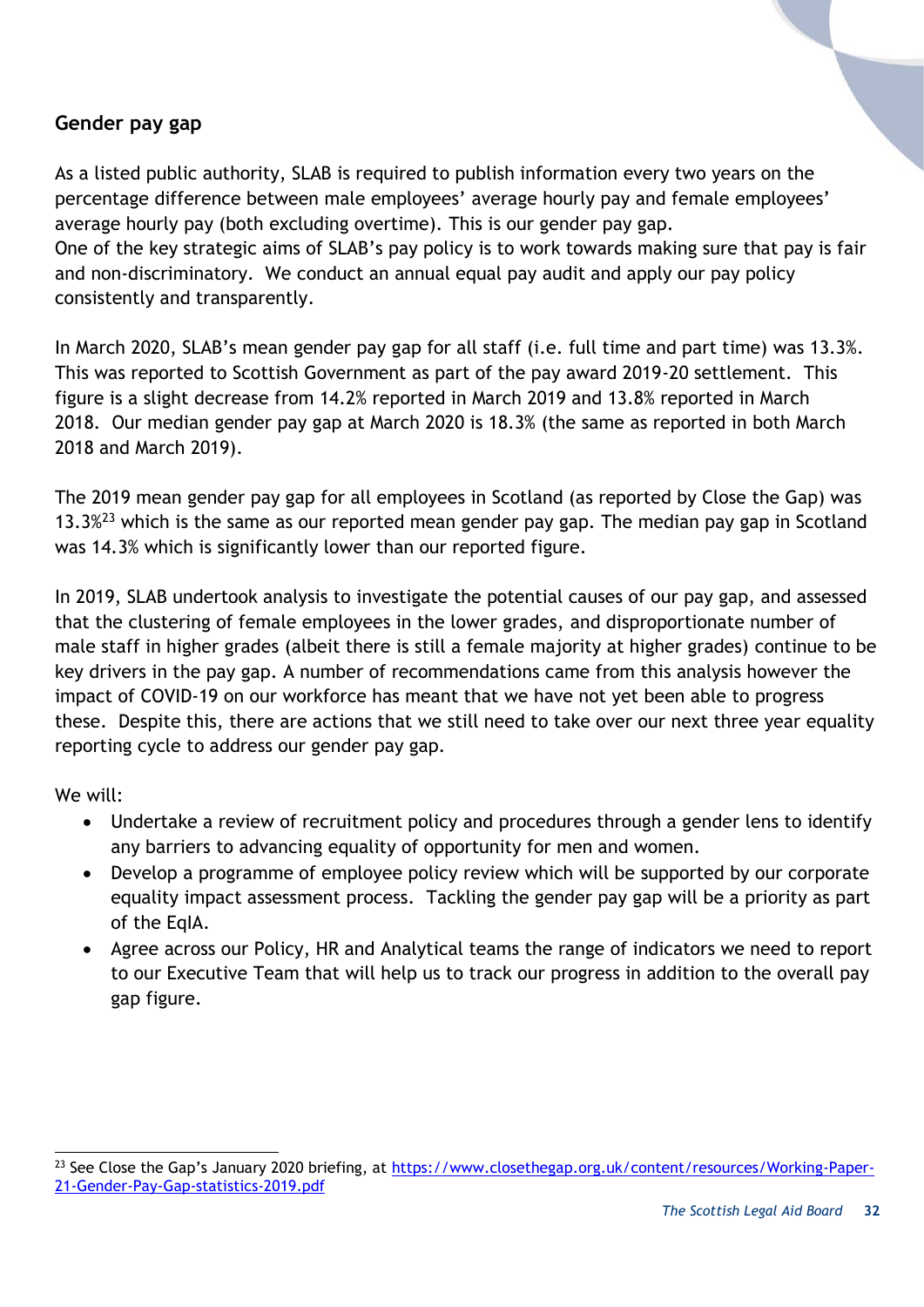# <span id="page-32-0"></span>**Vertical segregation**

We publish our policy on equal pay and information on occupational segregation every three years in line with our corporate plan and equality outcomes reporting cycles.

Vertical segregation concerns the clustering of equality groups at particular levels of the grade structure. Where an equality group is absent from a particular level, or overrepresented at another, further analysis may be required to explore the potential reasons for this.

The information we publish is specifically with regards to women and men; people who have a disability and those who do not; and people from ethnic minority communities and those who are not. Small populations in some cases make detailed analysis and subsequent conclusions regarding race and disability difficult.

#### **Gender**

Female employees form a majority of employees at each of our three grade bands<sup>24</sup>, including the most senior grades (7+). However, the size of this majority is greatest in the lower paid band (grades 1-3) at 74%, compared to 62% and 60% in the two higher paid bands. This pattern is the same as previously reported.

In terms of vertical segregation, 43% of all SLAB's female employees are employed at Grades 1 – 3 compared to only 29% of all male employees. Male employees continue to be significantly underrepresented at the lower grades within SLAB. In particular, only 4% and 9% of male staff are employed at Grades 3 and 4 respectively, compared to 18% and 17% of female staff. At senior grades, 13% of all female employees are employed at Grade 7+, compared to 17% of all male employees. See Graph 3 below.

l  $24$  Grades 1-3, Grades 4-6 and Grades  $7+$ . Grade 1 is our lowest paid grade.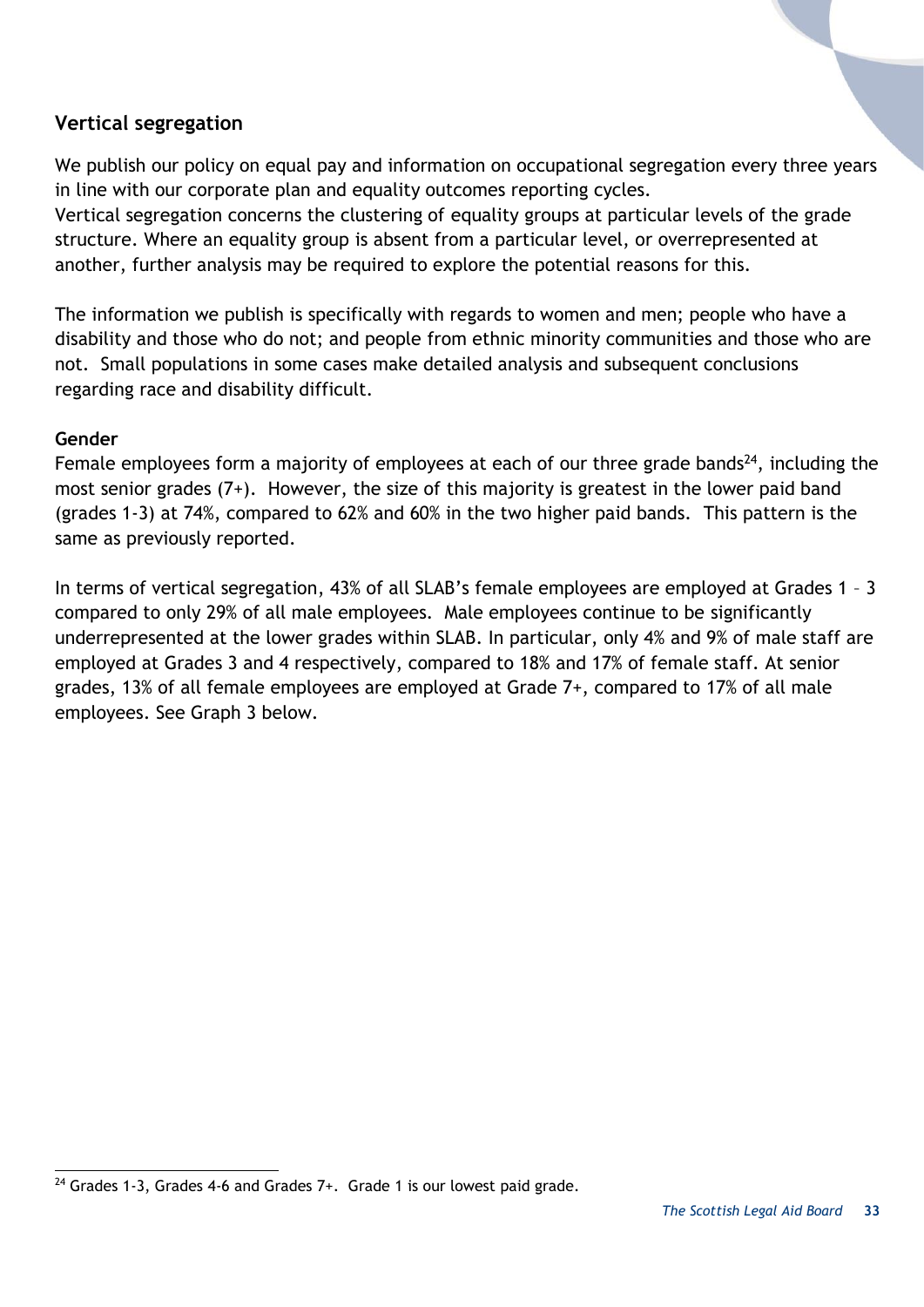

Since our last report there has been a slight shift in the distribution of female employees from Grades 1-3 into Grades 4-6. However the equivalent shift amongst men was more pronounced with the percentage of all men at Grades 1-3 reducing from 36% in 2017 to 29% in 2020. There has been no increase in the proportion of total female employees at Grade 7+ since the previous report.

# **Disability**

The percentage of employees with a disability who are employed at Grade 7+ is 15-20%, a small increase from 18% reporting in 2017. At grade bands 1-3 and 4-6, the percentage of employees declaring a disability is 15-20%, whilst the percentage at Grade 7+ is 25-30%. This compares with the overall rate amongst SLAB employees of 15-20%. The percentage of employees with a disability who are employed at Grades 1-3 is 40%, which is similar to the proportion of employees who do not have a disability employed at those grades (39%). For context, 15-20% of our employees declare having a disability.

#### **Race**

Our analysis of vertical segregation by race is limited given the small number of employees disclosing being from ethnic minority groups. There is ethnic minority representation at Grade 7+ which is an improvement from our last report when we had no representation to report.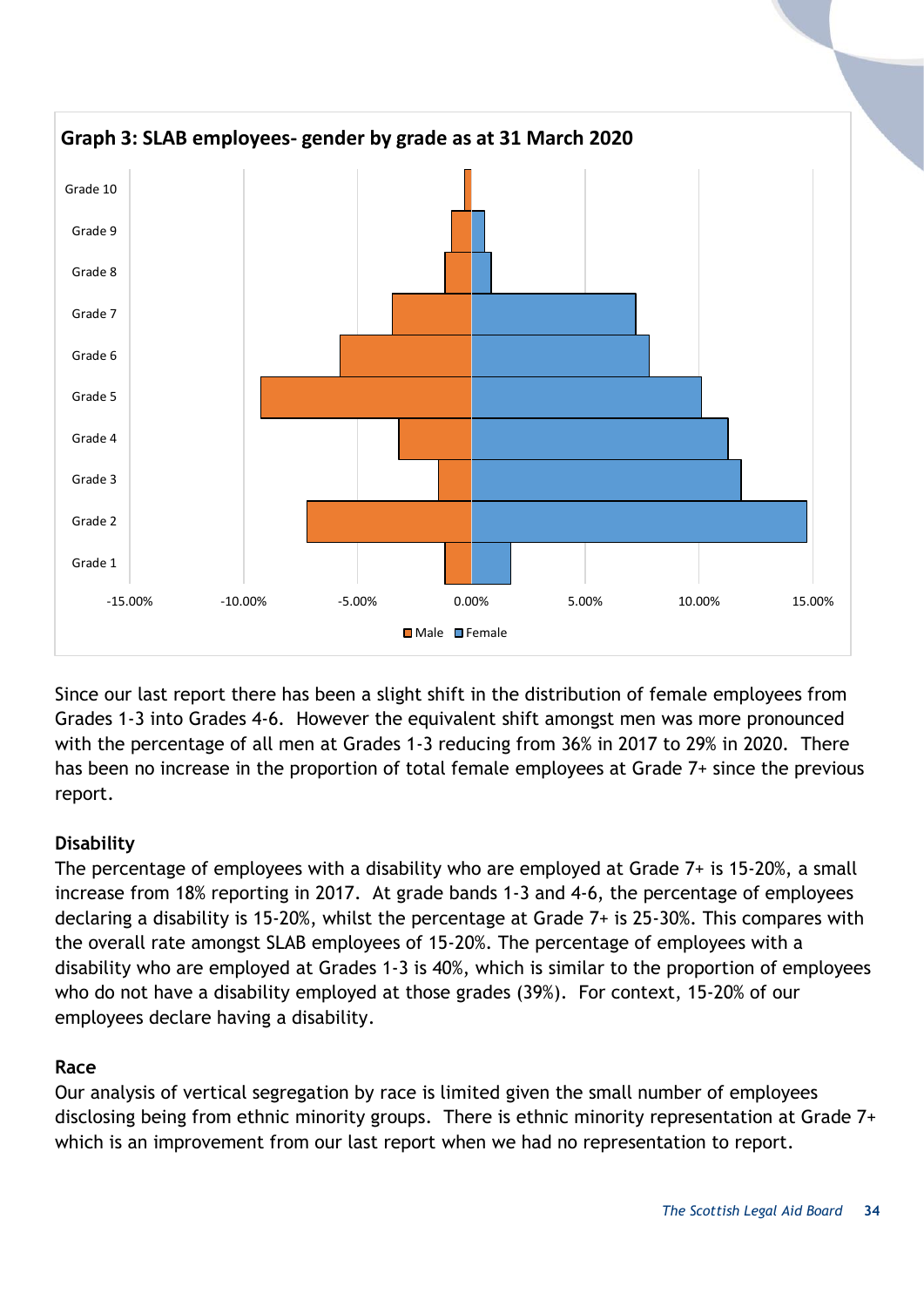# <span id="page-34-0"></span>**Horizontal segregation**

Horizontal segregation concerns the clustering of equality groups into specific job types. We have looked at differences across our Directorates<sup>25</sup> and separated out the Public Defence Solicitors Offices (PDSO), the Solicitor Contact Line (SCL) and the Civil Legal Assistance Offices (CLAO).

CLAO has been considered separately from its Directorate which is Strategic Development. They are sufficiently occupationally different from other teams in Strategic Development and we consider that they can be usefully compared with PDSO. Although numbers within SCL are small, they have a different work pattern to other solicitor groups which again, we thought would be interesting to review.

#### **Gender**

Looking at segregation by gender, our data shows that whilst the Corporate Services Directorate and PDSO are broadly in line with the SLAB total figures (i.e. approximately 2 out of 3 employees in these directorates are female), there are notable variations within other parts of the organisation. Key variations are:

- The Strategic Development (not including CLAO) and Chief Executive's function continues to have a lower than average proportion of female employees (56%).
- The greatest difference can be seen within CLAO, where 92% of staff are female (i.e. over 25% higher than the SLAB figure)<sup>26</sup>. Our Operations Directorate is 71% female to 29% male.
- The position is also considerably different in SCL, which is the only male-majority team (with men comprising 58% of that team).

# **Disability and Race**

As already noted, the figures for disability and ethnic origin make it difficult to identify significant trends or contrasts.

# <span id="page-34-1"></span>**The way we train our staff**

In recognition of the valuable contribution our people make to delivering a high quality service we provide support and encouragement to employees to develop their skills and knowledge throughout their career at SLAB.

All employees have access to our Learning Management System (LMS) containing a suite of free equality and diversity e-learning courses and resources. We have a specific section on mental health which has been one of our equality priorities.

l  $25$  For the purposes of this analysis the 'directorates' do not strictly observe our current structure in that we've separated out our frontline solicitor services, and the Legal Services Team is included in the Operations directorate.  $26$  NOTE: this figure for CLAO comprises only 13% of total female staff employed by SLAB.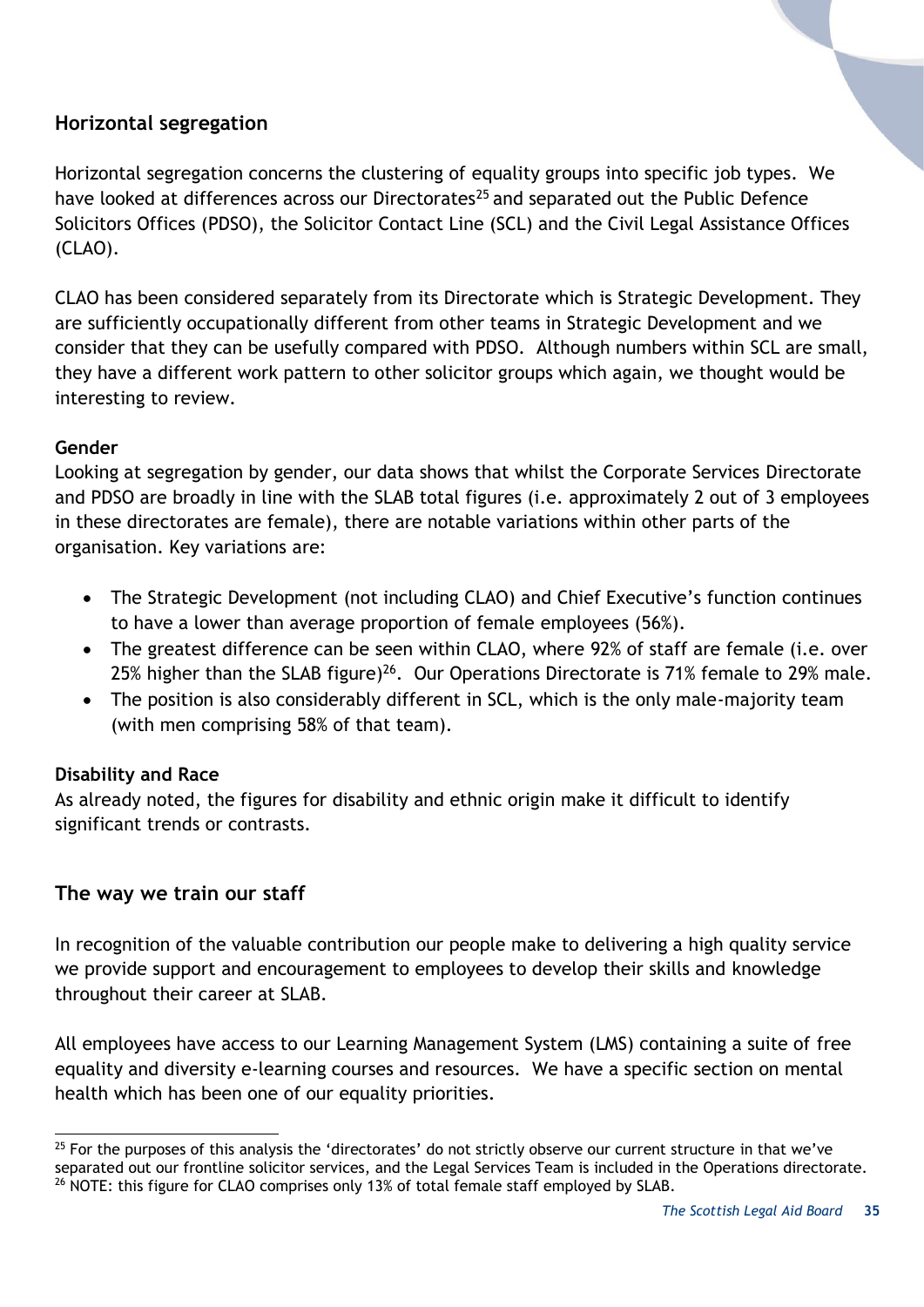Equality and diversity is included in our corporate induction programme. This includes a group discussion with our Corporate Policy Officer (Equalities) after completion of six core equality online learning modules: Working with the Equality Act, Disability Etiquette, Challenging Behaviour, Mental Health at Work, Cultural Awareness, and Transgender Awareness (all developed by Skill Boosters).

Managers and Directors are responsible for building equalities learning and development into their departmental or individual employee needs. Examples of equality and diversity related training that has taken place since October 2018 include:

- Mental Health First Aider Training for 2 members of staff from Facilities & HR.
- Resilience Building workshops for employees who identified a personal development need and for our CLAO offices in Aberdeen & Inverness.
- The development of our employee equality data online module by our Human Resources team with support from the Corporate Policy Officer (Equalities).
- Our solicitors often attend CPD events on changes in relevant areas of law e.g. mental health and incapacity law.

# <span id="page-35-0"></span>**How we use our employee equality data**

We gather good quality employee equality data. However, we need to improve how we use it to inform our employee policies and practices and understand the impact of our policies on equality groups. This is a key priority going into our next reporting cycle and in planning for the recovery phase of the COVID-19 pandemic.

# **Review of our employee policies**

We have begun work to schedule a review of our employee policies over a two year year period. We will use our employee data and employee engagement (e.g. surveys) to inform the equality impact assessment of these policies. We have dedicated resource to deliver this programme including a Project Manager who will oversee its development and delivery, a Policy Officer to support the equality impact assessment process and we have just recruited a new HR Policy professional to take the lead on the policy review aspect.

Our initial focus will be to review the policies affected by COVID-19 before we move onto other policy areas. These priority policies include those on Health and Wellbeing and Flexible Working, including home working.

#### **Mainstreaming equality measures**

An outcome of the review of our employee policies will be a suite of measures that we will identify and develop to measure the impact of our employee policies on equality groups. These will then be integrated into reports to our Executive Team and will be used to identify and